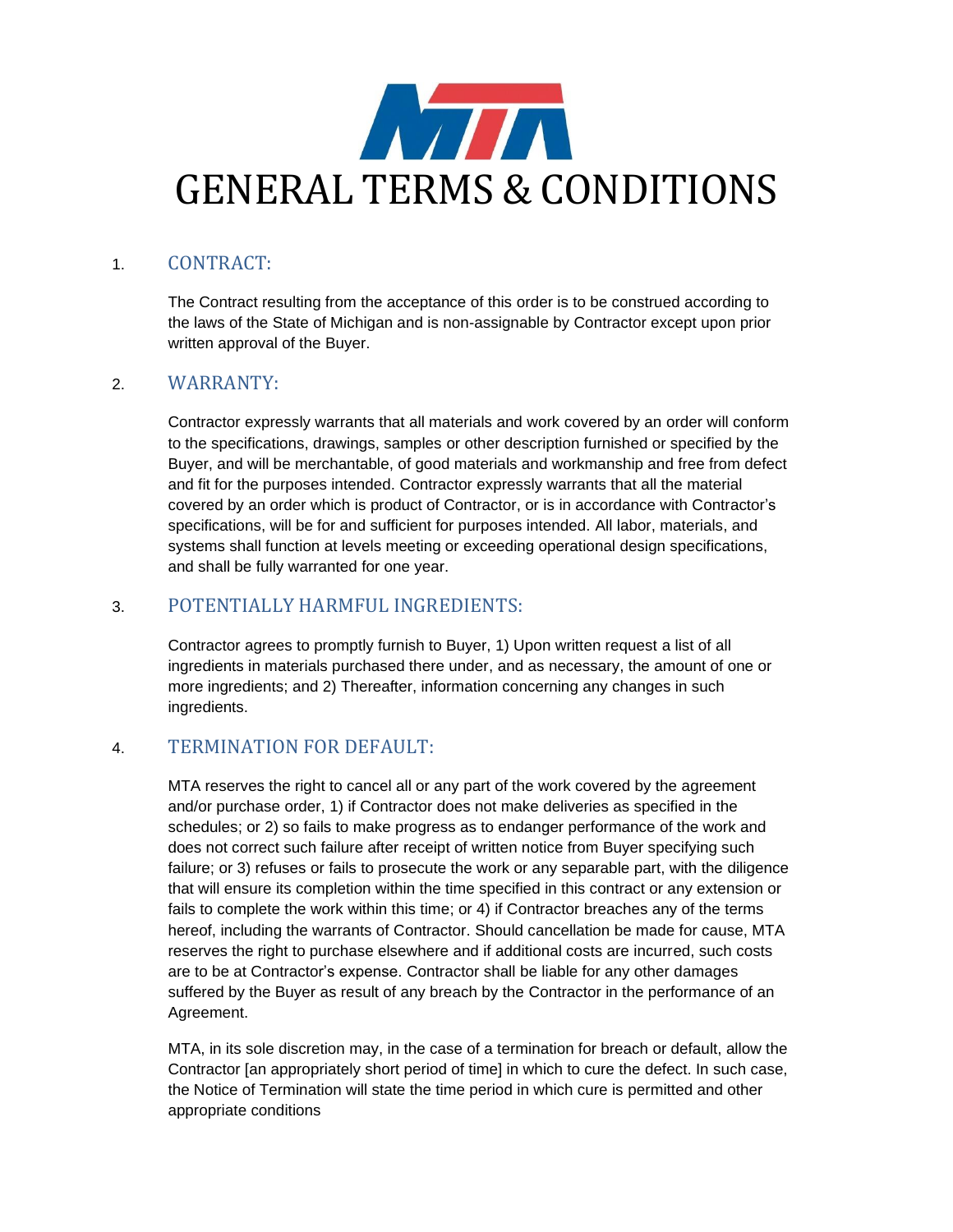If Contractor fails to remedy to MTA's satisfaction the breach or default of any of the terms, covenants, or conditions of this Contract within [10 days] after receipt by Contractor of written notice from MTA setting forth the nature of said breach or default, MTA shall have the right to terminate the contract without any further obligation to Contractor. Any such termination for default shall not in any way operate to preclude MTA from also pursuing all available remedies against Contractor and its sureties for said breach or default.

# 5. TERMINATION FOR CONVENIENCE:

MTA reserves the right to terminate an agreement, in whole or in part, at any time by written notice to Contractor when it is in Buyer's best interest. Contractor shall be paid its costs, including contract closeout costs, and profit on work performed up to the time of termination. Contractor shall promptly submit its termination claim to Buyer to be paid the Contractor. If Contractor has any property in its possession belonging to the Buyer, Contractor shall account for the same, and dispose of it in the manner Buyer directs.

#### **Termination for Convenience or Default (Architect and Engineering)**

MTA may terminate this contract in whole or in part, for the MTA's convenience or because of the failure of the Contractor to fulfill the contract obligations. The MTA shall terminate by delivering to the Contractor a Notice of Termination specifying the nature, extent, and effective date of the termination. Upon receipt of the notice, the Contractor shall (1) immediately discontinue all services affected (unless the notice directs otherwise), and (2) deliver to the MTA 's Contracting Officer all data, drawings, specifications, reports, estimates, summaries, and other information and materials accumulated in performing this contract, whether completed or in process. MTA has a royalty-free, nonexclusive, and irrevocable license to reproduce, publish or otherwise use, all such data, drawings, specifications, reports, estimates, summaries, and other information and materials.

If the termination is for the convenience of the MTA, the MTA's Contracting Officer shall make an equitable adjustment in the contract price but shall allow no anticipated profit on unperformed services.

If the termination is for failure of the Contractor to fulfill the contract obligations, the MTA may complete the work by contact or otherwise and the Contractor shall be liable for any additional cost incurred by the MTA.

If, after termination for failure to fulfill contract obligations, it is determined that the Contractor was not in default, the rights and obligations of the parties shall be the same as if the termination had been issued for the convenience of MTA.

### 6. INSPECTION:

All material shall be received subject to Buyer's inspection and rejection. Defective material or materials not in accordance with Buyer's specifications will be held for Contractor's instructions and at Contractor's expense. Payment for material on an order prior to inspection shall not constitute an acceptance thereof, nor will acceptance remove Contractor's responsibility for latent defects.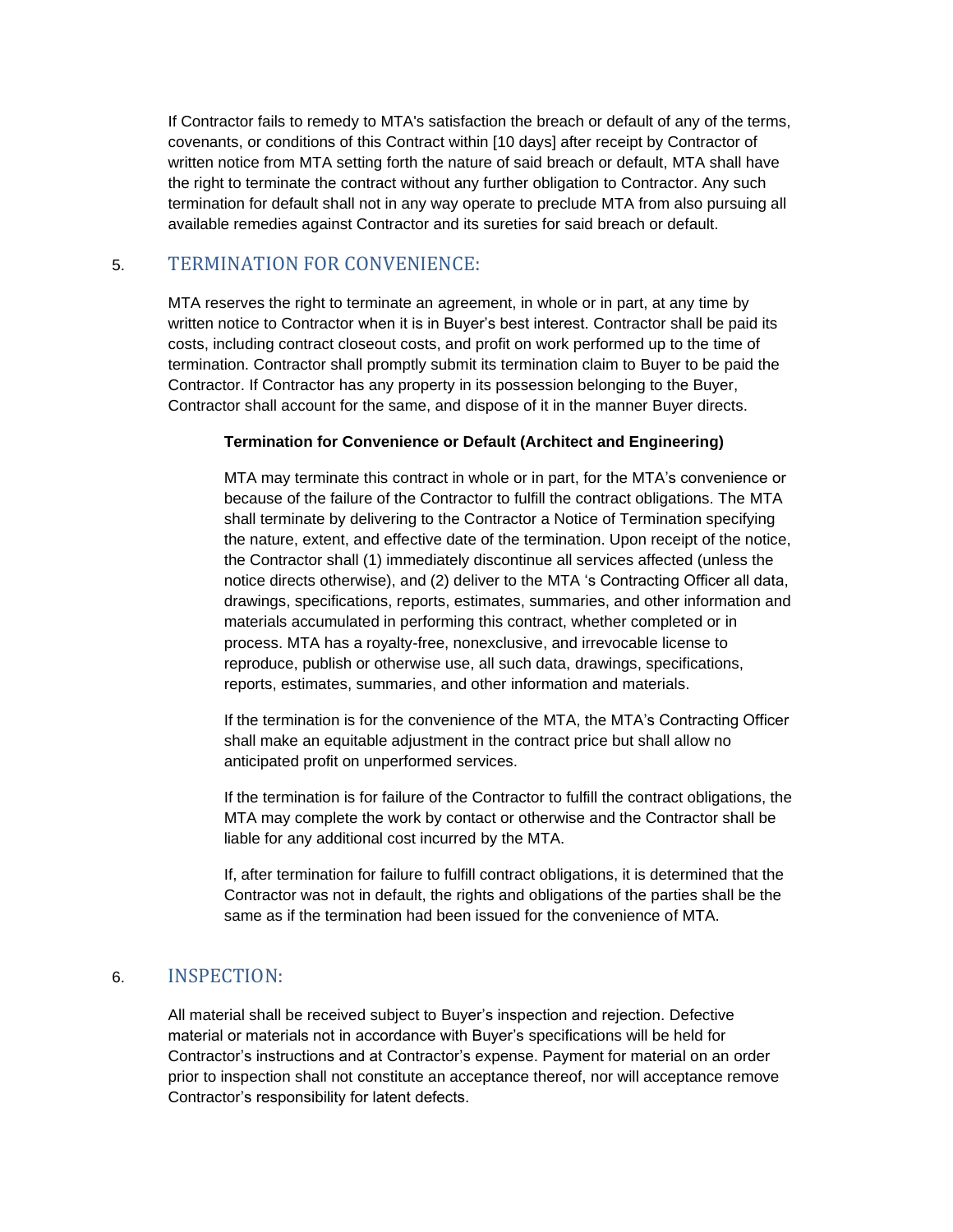# 7. CHANGE IN SPECIFICATIONS:

Buyer reserves the right at any time, to make changes in drawings and specifications as to any material and/or work covered by an order and/or schedules. Any difference in price or performance time resulting from such changes shall be equitably adjusted and/or schedule shall be modified, in writing, accordingly.

### 8. REMEDIES

The remedies herein reserved shall be cumulative and additional to any other or further remedies provided in law or equity. No waiver or breach of any provisions of an order shall constitute a waiver of any other breach or such provision.

### 9. INSURANCE:

If the accomplishment of an order requires the performance of services or labor on the premises of Buyer, Contractor agrees to indemnify and protect Buyer against all liabilities, claims or demands for injuries or damages to any person or property growing out of the performance of this Contract by Contractor, its servants, employees, agents or representatives. Contractor agrees to carry and to furnish certificates from its insurance carriers showing that it carries valid insurance in the following minimum limits:

- A. Workmen's Compensation-statutory limits for State of Michigan or for the state in which the work is to be performed.
- B. General Public Liability \$2,000,000. and Property Damage \$2,000,000.
- C. Automobile Public Liability \$2,000,000. and Property Damage \$2,000,000.

Said certificates must set forth the amount of coverage, number of policy, and date of expiration. If Contractor is a self-insurer, the certificate of the appropriate state agency of the state must be furnished by such agency directly to Buyer. The purchase of such insurance coverage or the furnishing of the aforesaid certificates shall not be a satisfaction of Contractor's liability thereunder or in any way modify Contractor's indemnification of Buyer.

### 10. ADVERTISING:

Contractor shall not, without first obtaining the written consent of Buyer, in any manner, advertise or publish the fact the Contractor has contracted to furnish Buyer the material herein ordered. Failure to observe this provision permits Buyer to terminate the Contract resulting from the acceptance of an order without any obligation to accept deliveries after the date of termination or make further payments except from completed articles delivered prior to termination.

### 11. STATE APPROVAL:

If the articles covered by an order require approval for the sale and/or use thereof by State statute or regulations, Contractor certifies it has or will obtain an approval for their sale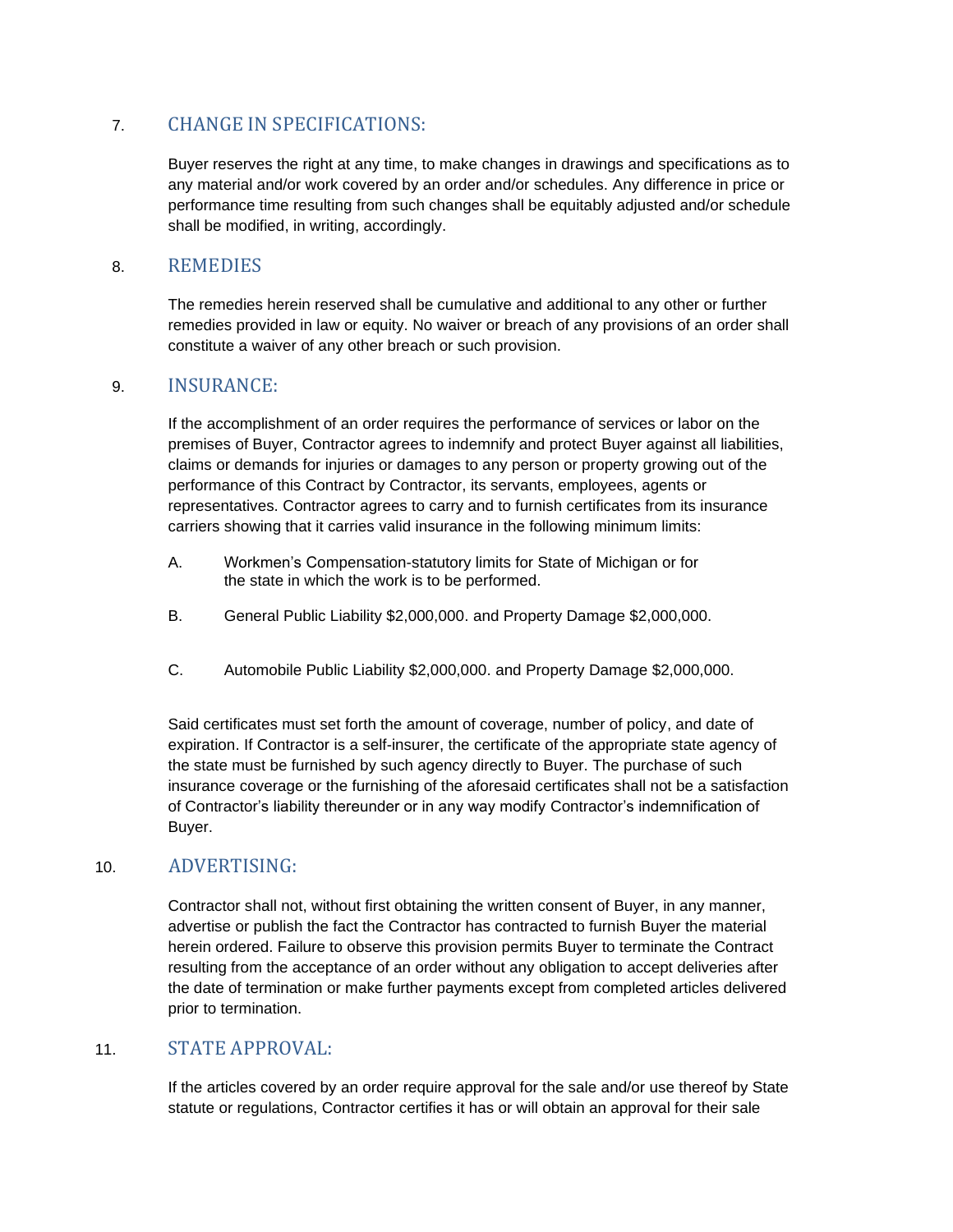and/or use from the appropriate agency of the State. Contractor will submit to Buyer a copy of each such approval for sale and/or use.

### 12. GOVERNMENT REGULATIONS:

In the performance of work under an order, Contractor agrees to comply with all applicable Federal, State, or Local laws, rules, regulations or ordinances.

### 13. EXEMPTION FROM TAXES:

The Mass Transportation Authority, is tax exempt under Public Act No. 551963, Section 8. The vendor certifies that all such taxes are not included in the prices shown herein.

### 14. INTEREST OF MEMBERS OF STATE LEGISLATURE:

No member of the State Legislature shall be admitted to any share or any part of a Contract or any benefit arising there from.

# 15. AUDIT & INSPECTION OF RECORDS BY MICHIGAN DEPARTMENT OF TRANSPORTATION:

The Contractor shall permit authorized representatives of the State or Federal government to inspect and audit all data and records of the Contractor relating to its performance under a Contract until expiration of three (3) years after final payment under this Contract.

Record Retention. The Contractor will retain, and will require its subcontractors of all tiers to retain, complete and readily accessible records related in whole or in part to the contract, including, but not limited to, data, documents, reports, statistics, sub-agreements, leases, subcontracts, arrangements, other third party agreements of any type, and supporting materials related to those records.

Retention Period. The Contractor agrees to comply with the record retention requirements in accordance with 2 C.F.R. § 200.333. The Contractor shall maintain all books, records, accounts and reports required under this Contract for a period of at not less than three (3) years after the date of termination or expiration of this Contract, except in the event of litigation or settlement of claims arising from the performance of this Contract, in which case records shall be maintained until the disposition of all such litigation, appeals, claims or exceptions related thereto.

Access to Records. The Contractor agrees to provide sufficient access to FTA and the State of Michigan and its contractors to inspect and audit records and information related to performance of this contract as reasonably may be required.

Access to the Sites of Performance. The Contractor agrees to permit FTA and the State of Michigan and its contractors access to the sites of performance under this contract as reasonably may be required.

# 16. ADDITIONAL REQUIREMENTS OF MICHIGAN DEPARTMENT OF TRANSPORTATION:

The Contractor agrees to comply with the State of Michigan provisions for "Prohibition of Discrimination in State Contracts", as set forth in Appendix A, attached hereto and made a part hereof. The Contractor further covenants that it will comply with the Civil Rights Act of 1964, being P.L. 88-352, 78 Sat. 241, as amended, being Title 42 U.S.C. Sections 1971,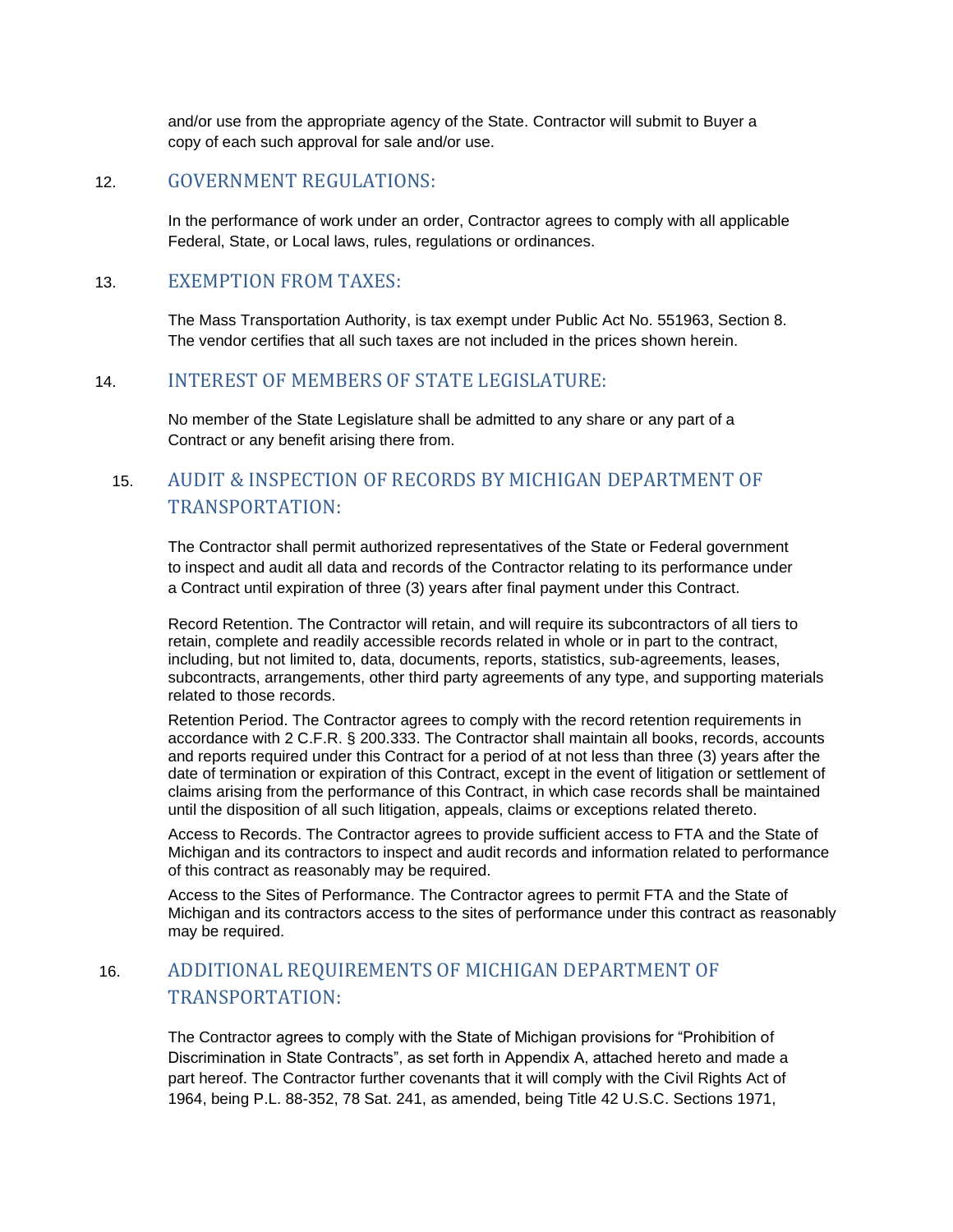1975a-1975d, and 2000a-2000h-6 and will require similar covenants on the part of any subcontractor employed in the performance of this Contract.

## 17. EQUAL EMPLOYMENT OPPORTUNITY:

In connection with Project implementation, the Contractor may not discriminate against any employee or applicant for employment because of race, color, age, creed, sex, disability, or national origin. The Contractor shall take affirmative action to ensure that applicants are employed, and that during employment, employees are treated without regard to their race, color, disability, religion, sex, age, or national origin. Such action shall include, but not be limited to, the following: Employment, upgrading, demotion or transfer, recruitment or recruitment advertising, layoff or termination; rates of pay or other forms of compensation; and selection for training, including apprenticeship. The Contractor shall insert this same clause in all subcontracts.

Failure by the contractor to carry out these requirements is a material breach of this contract, which may result in the termination of this contract or such other remedy as the recipient deems appropriate, which may include, but is not limited to:

- (1) Withholding monthly progress payments;
- (2) Assessing sanctions;
- (3) Liquidated damages; and/or
- (4) Disqualifying the contractor from future bidding as non-responsible.

### 18. DISADVANTAGED BUSINESS ENTERPRISES

A. This Contract is subject to the requirements of Title 49, Code of Federal Regulations, Part 26, "*Participation by Disadvantaged Business Enterprises in Department of Transportation Financial Assistance Programs"*. The national goal for participation of Disadvantaged Business Enterprises (DBE) is 10%. The agency's overall goal for DBE participation is 1.24%.

### **Each contract MTA signs with a Contractor, (and each subcontract the Prime Contractor signs with a subcontractor) shall include the following assurances:**

B. The Contractor, sub recipient, or subcontractor shall not discriminate on the basis of race, color, national origin, or sex in the performance of a contract. The Contractor shall carry out applicable requirements of 49 C.F.R. Part 26 in the award and administration of all DOT-assisted contracts. Failure by the Contractor to carry out these requirements is a material breach of this Contract, which may include, but is not limited to:

- Withholding monthly progress payments
- Assessing sanctions
- Liquidated damages; and/or
- Disqualifying the Contractor from future bidding as non-responsible. 49 C.F.R. § 26.13(b).
- Or such other remedy as MTA deems appropriate.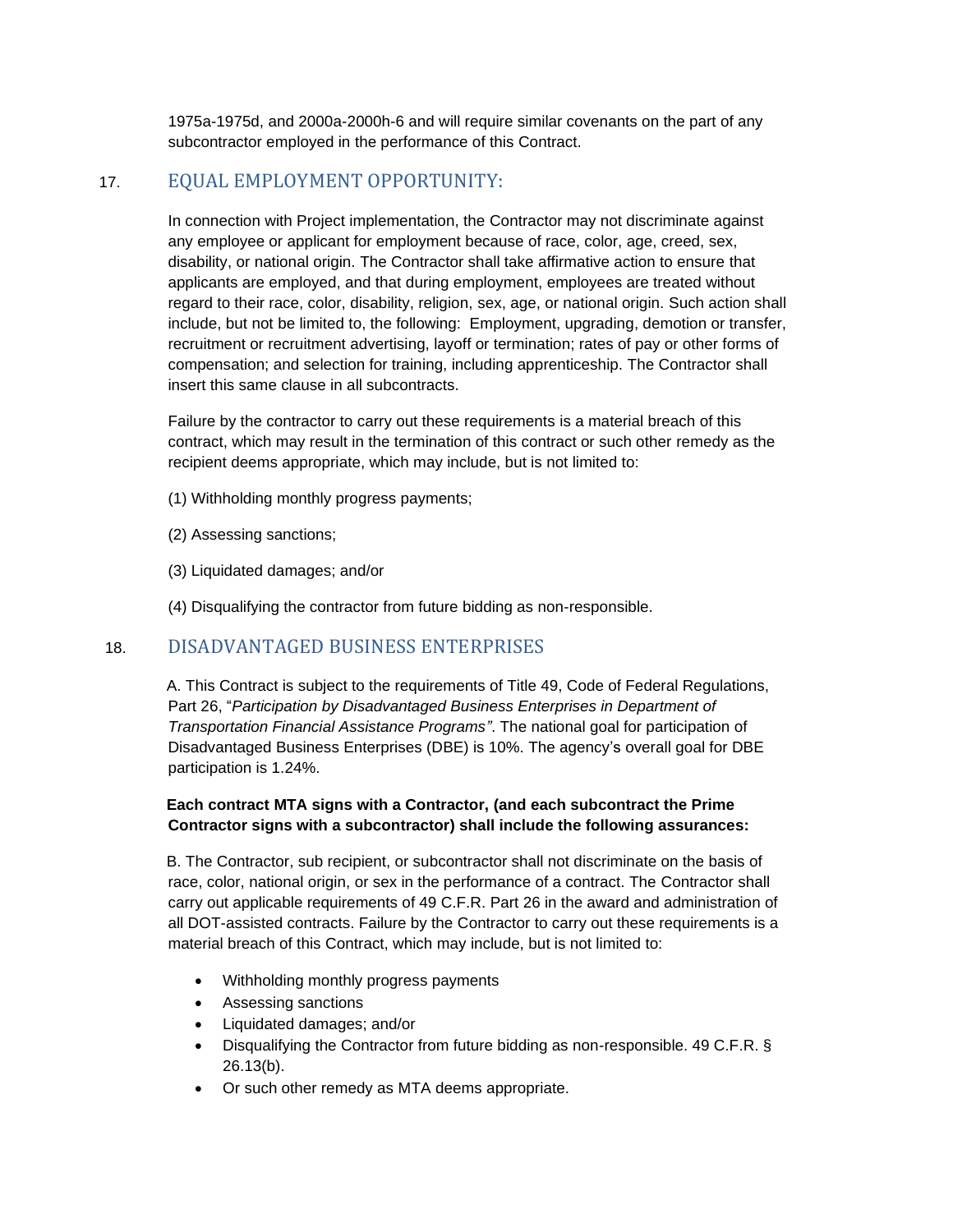C. Each Contract the MTA signs with a Contractor (and each subcontract the Prime Contractor signs with a subcontractor) shall include a clause requiring the Prime Contractor to pay subcontractors for satisfactory performance of their contracts no later than 30 days from receipt of each payment MTA makes to the Prime Contractor.

D. PROMPT PAYMENT MECHANISM: The Prime Contractor agrees to pay each subcontractor under this Prime Contract for satisfactory performance of its Contract no later than 30 days from the receipt of each payment the Prime Contractor receives from MTA. Any delay or postponement of payment from the above referenced timeframe may occur only for good cause following written approval of the MTA. This applies to both DBE and non-DBE subcontracts.

E. RETAINAGE: The Prime Contractor agrees to return retainage payments to each subcontractor within 30 days after the subcontractor's work is satisfactorily completed. Any delay or postponement of payment from the above referenced timeframe may occur only for good cause following written approval of the MTA. This clause applies to both DBE and non-DBE subcontracts.

F. MONITORING AND ENFORCEMENT: The Prime Contractor shall maintain records and documents of payments to DBEs for three (3) years following the performance of the Contract. These records shall be available for inspection upon request by any authorized representative of the MTA or USDOT.

# 19. CIVIL RIGHTS AND EQUAL OPPORTUNITY:

MTA is an Equal Opportunity Employer. As such, the MTA agrees to comply with all applicable Federal civil rights laws and implementing regulations. Apart from inconsistent requirements imposed by Federal laws or regulations, the MTA agrees to comply with the requirements of 49 U.S.C. § 5323(h) (3) by not using any Federal assistance awarded by FTA to support procurements using exclusionary or discriminatory specifications. The Contractor shall comply and assure the compliance by subcontractors under this Contract with all requirements of Title VI of the Civil Rights Act of 1964, 42 U.S.C. 2000d; Department of Transportation regulations, "*Nondiscrimination in Federally Assisted Programs of the Department of Transportation - Effectuation of Title VI of the Civil Rights Act*", 49 C.F.R. Part 21.

Under this Agreement, the Contractor shall at all times comply with the following requirements and shall include these requirements in each subcontract entered into as part thereof.

1. **Nondiscrimination**. In accordance with Federal transit law at 49 U.S.C. § 5332, the Contractor agrees that it will not discriminate against any employee or applicant for employment because of race, color, religion, national origin, sex, disability, or age. In addition, the Contractor agrees to comply with applicable Federal implementing regulations and other implementing requirements FTA may issue.

2. **Race, Color, Religion, National Origin, Sex.** In accordance with Title VII of the Civil Rights Act, as amended, 42 U.S.C. § 2000e *et seq*., and Federal transit laws at 49 U.S.C. § 5332, the Contractor agrees to comply with all applicable equal employment opportunity requirements of U.S. Department of Labor (U.S. DOL) regulations, "Office of Federal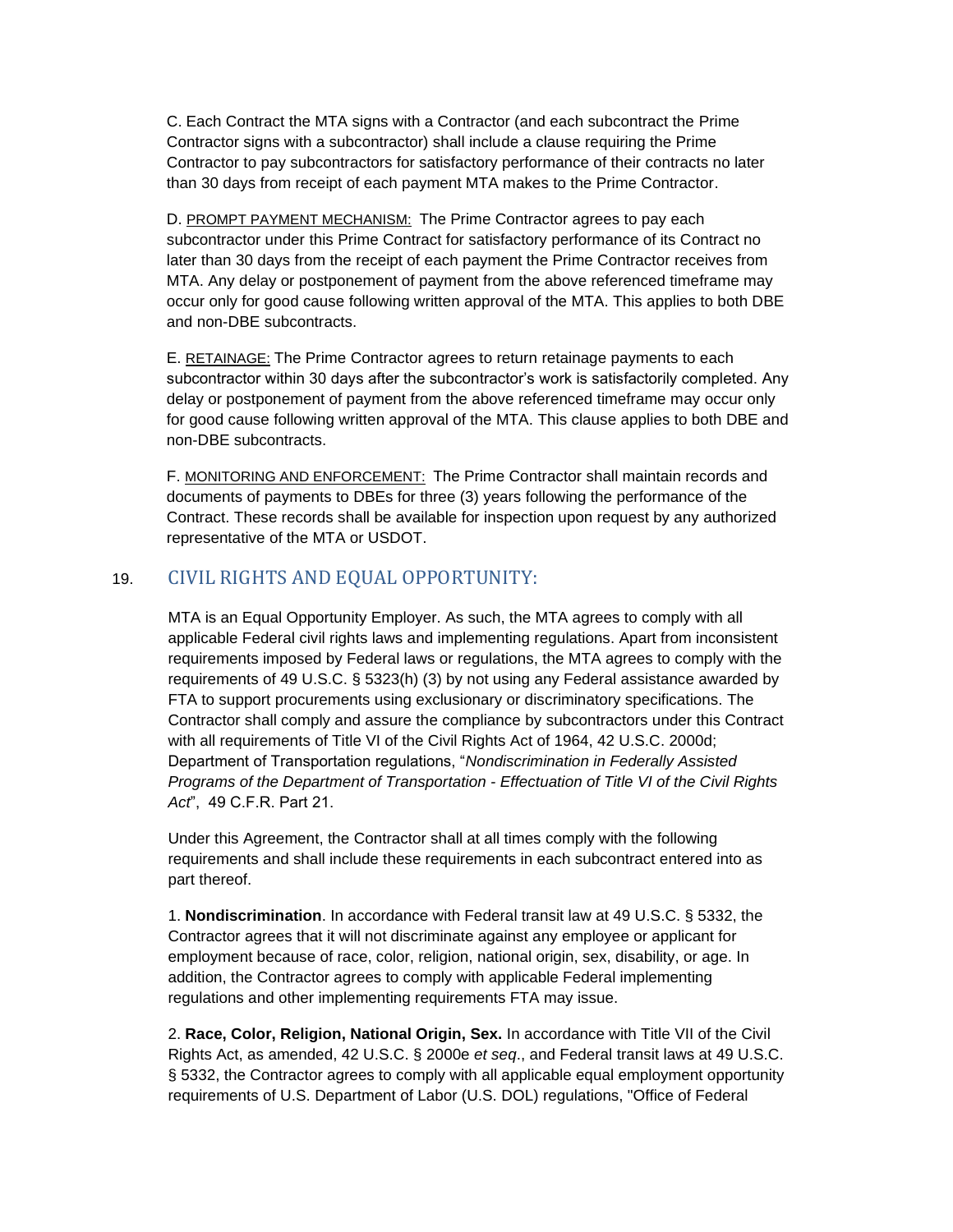Contract Compliance Programs, Equal Employment Opportunity, Department of Labor," 41 C.F.R. chapter 60, and Executive Order No. 11246, "Equal Employment Opportunity in Federal Employment," September 24, 1965, 42 U.S.C. § 2000e note, as amended by any later Executive Order that amends or supersedes it, referenced in 42 U.S.C. § 2000e note. The Contractor agrees to take affirmative action to ensure that applicants are employed, and that employees are treated during employment, without regard to their race, color, religion, national origin, or sex (including sexual orientation and gender identity). Such action shall include, but not be limited to, the following: employment, promotion, demotion or transfer, recruitment or recruitment advertising, layoff or termination; rates of pay or other forms of compensation; and selection for training, including apprenticeship. In addition, the Contractor agrees to comply with any implementing requirements FTA may issue.

3. **Age.** In accordance with the Age Discrimination in Employment Act, 29 U.S.C. §§ 621- 634, U.S. Equal Employment Opportunity Commission (U.S. EEOC) regulations, "Age Discrimination in Employment Act," 29 C.F.R. part 1625, the Age Discrimination Act of 1975, as amended, 42 U.S.C. § 6101 *et seq*., U.S. Health and Human Services regulations, "Nondiscrimination on the Basis of Age in Programs or Activities Receiving Federal Financial Assistance," 45 C.F.R. part 90, and Federal transit law at 49 U.S.C. § 5332, the Contractor agrees to refrain from discrimination against present and prospective employees for reason of age. In addition, the Contractor agrees to comply with any implementing requirements FTA may issue.

4. **Disabilities**. In accordance with section 504 of the Rehabilitation Act of 1973, as amended, 29 U.S.C. § 794, the Americans with Disabilities Act of 1990, as amended, 42 U.S.C. § 12101 *et seq*., the Architectural Barriers Act of 1968, as amended, 42 U.S.C. § 4151 *et seq*., and Federal transit law at 49 U.S.C. § 5332, the Contractor agrees that it will not discriminate against individuals on the basis of disability. In addition, the Contractor agrees to comply with any implementing requirements FTA may issue.

# 20. ACCESS REQUIREMENTS FOR INDIVIDUALS WITH DISABILITIES:

The CONTRACTOR agrees to comply with 49 U.S.C. § 5301(d), which states the Federal policy that elderly individuals and individuals with disabilities have the same right as other individuals to use public transportation services and facilities, and that special efforts shall be made in planning and designing those services and facilities to implement transportation accessibility rights for elderly individuals and individuals with disabilities.

The CONTRACTOR also agrees to comply with all applicable provisions of section 04 of the Rehabilitation Act of 1973, as amended, 29 U.S.C. § 794, which prohibits discrimination on the basis of disability in the administration of programs or activities receiving Federal financial assistance; with the Americans with Disabilities Act of 1990 (ADA), as amended, 42 U.S.C. §§ 12101 *et seq*., which requires that accessible facilities and services be made available to individuals with disabilities; with the Architectural Barriers Act of 1968, as amended, 42 U.S.C. §§ 4151 *et seq*., which requires that buildings and public accommodations be accessible to individuals with disabilities; and with other laws and amendments thereto pertaining to access for individuals with disabilities that may be applicable. In addition, the CONTRACTOR agrees to comply with applicable implementing Federal regulations, and any later amendments thereto, and agrees to follow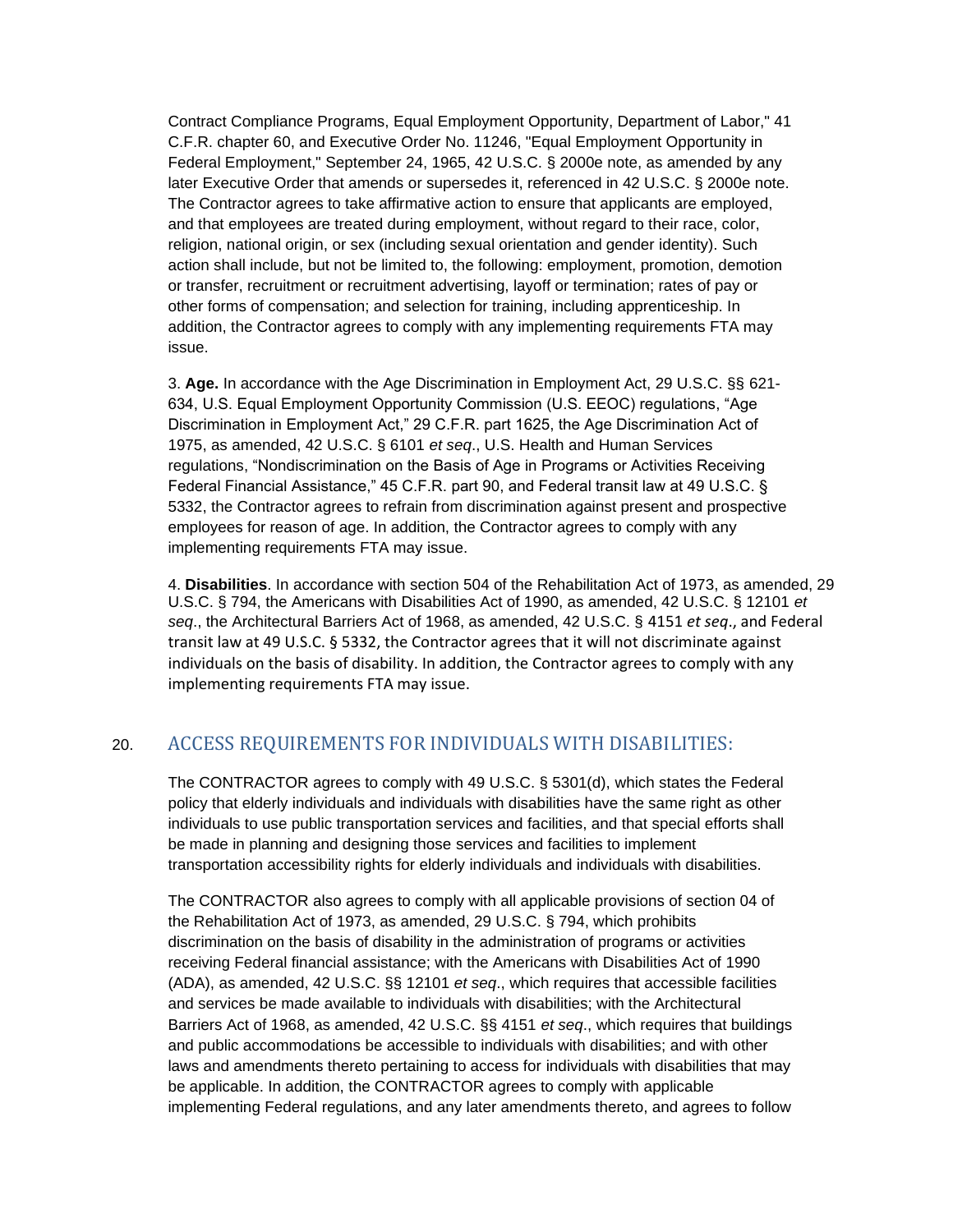applicable Federal implementing directives, except to the extent FTA approves otherwise in writing. Among those regulations and directives are:

(1) U.S. DOT regulations, "*Transportation Services for Individuals with Disabilities (ADA)*", 49 C.F.R. Part 37;

(2) U.S. DOT regulations, "*Nondiscrimination on the Basis of Handicap in Programs and Activities Receiving or Benefiting from Federal Financial Assistance*", 49 C.F.R. Part 27;

(3) U.S. DOT regulations, "*Americans With Disabilities (ADA) Accessibility Specifications for Transportation Vehicles",* 49 C.F.R. Part 38;

(4) Department of Justice (DOJ) regulations, "*Nondiscrimination on the Basis of Disability in State and Local Government Services*", 28 C.F.R. Part 35;

(5) DOJ regulations, "*Nondiscrimination on the Basis of Disability by Public Accommodations and in Commercial Facilities*", 28 C.F.R. Part 36;

(6) General Services Administration regulations, "*Accommodations for the Physically Handicapped*", 41 C.F.R. Subpart 101-19;

(7) Equal Employment Opportunity Commission, "*Regulations to Implement the Equal Employment Provisions of the Americans with Disabilities Act*", 29 C.F.R. Part 1630;

(8) Federal Communications Commission regulations, "*Telecommunications Relay Services and Related Customer Premises Equipment for the Hearing and Speech Disabled*", 47 C.F.R. Part 64, Subpart F; and

(9) U.S. ATBCB regulations, "Electronic and Information Technology Accessibility Standards," 36 C.F.R. Part 1194;

(10) FTA regulations, "Transportation for Elderly and Handicapped Persons," 49 C.F.R. Part 609; and

(11) Federal civil rights and nondiscrimination directives implementing the foregoing Federal laws and regulations, except to the extent the Federal Government determines otherwise in writing.

### 21. DAVIS-BACON AND COPELAND ANTI-KICKBACK ACTS:

(1) **Minimum wages** - (i) All laborers and mechanics employed or working upon the site of the work (or under the United States Housing Act of 1937 or under the Housing Act of 1949 in the construction or development of the project), will be paid unconditionally and not less often than once a week, and without subsequent deduction or rebate on any account (except such payroll deductions as are permitted by regulations issued by the Secretary of Labor under the Copeland Act 29 C.F.R. Part 3, the full amount of wages and bona fide fringe benefits (or cash equivalents thereof) due at time of payment computed at rates not less than those contained in the wage determination of the Secretary of Labor which is attached hereto and made a part hereof, regardless of any contractual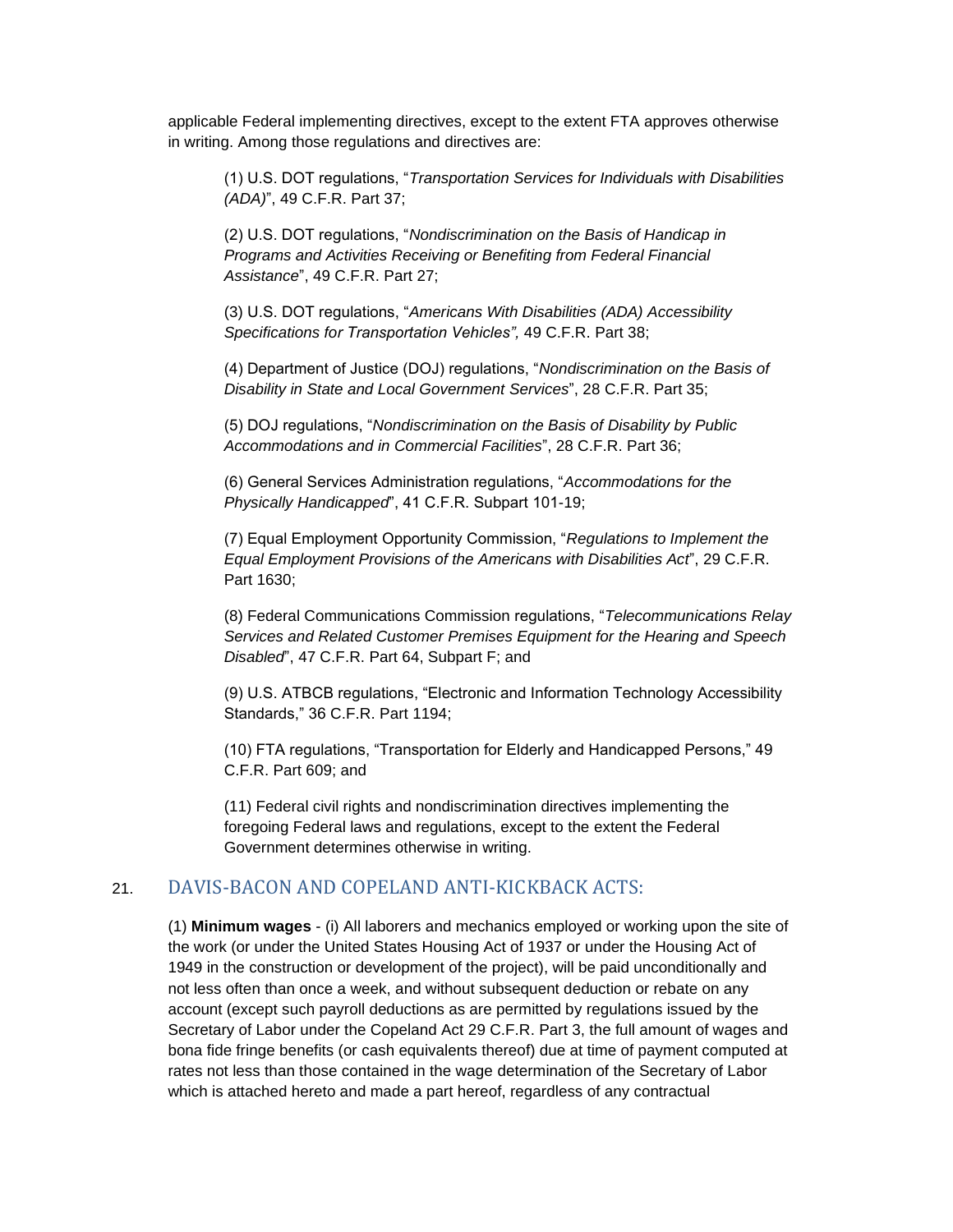relationship which may be alleged to exist between the Contractor and such laborers and mechanics.

Contributions made or costs reasonably anticipated for bona fide fringe benefits under section 1(b)(2) of the Davis-Bacon Act on behalf of laborers or mechanics are considered wages paid to such laborers or mechanics, subject to the provisions of paragraph (1)(iv) of this section; also, regular contributions made or costs incurred for more than a weekly period (but not less often than quarterly) under plans, funds, or programs which cover the particular weekly period, are deemed to be constructively made or incurred during such weekly period. Such laborers and mechanics shall be paid the appropriate wage rate and fringe benefits on the wage determination for the classification of work actually performed, without regard to skill, except as provided in 29 C.F.R. Part 5.5(a)(4). Laborers or mechanics performing work in more than one classification may be compensated at the rate specified for each classification for the time actually worked therein: Provided, That the employer's payroll records accurately set forth the time spent in each classification in which work is performed. The wage determination (including any additional classifications and wage rates conformed under paragraph (1)(ii) of this section) and the Davis- Bacon poster (WH-1321) shall be posted at all times by the Contractor and its subcontractors at the site of the work in a prominent and accessible place where it can be easily seen by the workers.

(ii)(A) The Contracting officer shall require that any class of laborers or mechanics, including helpers, which is not listed in the wage determination and which is to be employed under the Contract shall be classified in conformance with the wage determination. The Contracting officer shall approve an additional classification and wage rate and fringe benefits therefore only when the following criteria have been met:

(1) Except with respect to helpers as defined as  $29$  C.F.R.  $5.2(n)(4)$ , the work to be performed by the classification requested is not performed by a classification in the wage determination; and

(2) The classification is utilized in the area by the construction industry; and

(3) The proposed wage rate, including any bona fide fringe benefits, bears a reasonable relationship to the wage rates contained in the wage determination; and

(4) With respect to helpers as defined in 29 C.F.R.  $5.2(n)(4)$ , such a classification prevails in the area in which the work is performed.

(ii)(B) If the Contractor and the laborers and mechanics to be employed in the classification (if known), or their representatives, and the contracting officer agree on the classification and wage rate (including the amount designated for fringe benefits where appropriate), a report of the action taken shall be sent by the contracting officer to the Administrator of the Wage and Hour Division, Employment Standards Administration, U.S. Department of Labor, Washington, DC 20210. The Administrator, or an authorized representative, will approve, modify, or disapprove every additional classification action within 30 days of receipt and so advise the contracting officer or will notify the contracting officer within the 30-day period that additional time is necessary.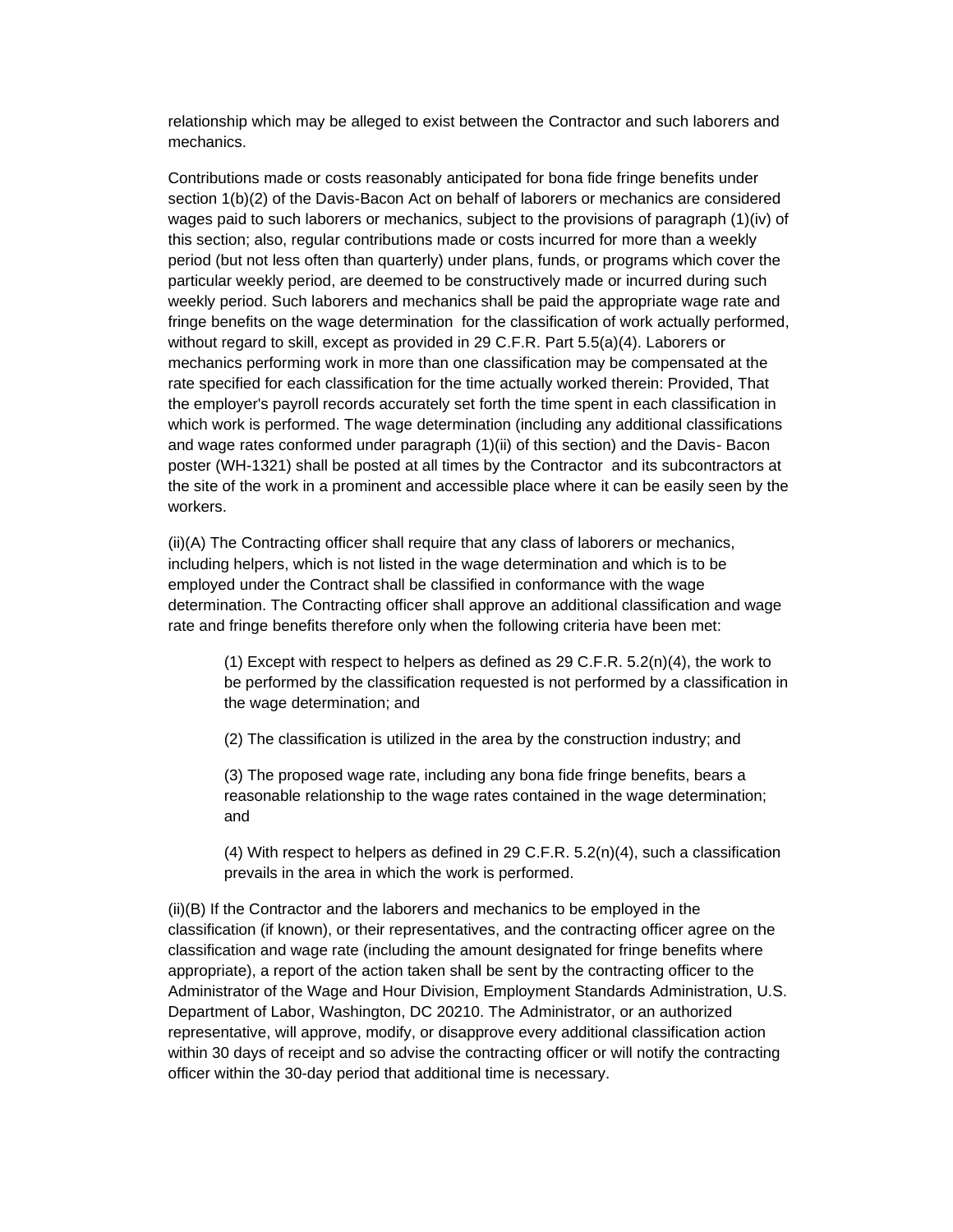(ii)(C) In the event the Contractor, the laborers, or mechanics to be employed in the classification or their representatives, and the contracting officer do not agree on the proposed classification and wage rate (including the amount designated for fringe benefits, where appropriate), the contracting officer shall refer the questions, including the views of all interested parties and the recommendation of the contracting officer, to the Administrator for determination. The Administrator, or an authorized representative, will issue a determination within 30 days of receipt and so advise the Contracting officer or will notify the Contracting officer within the 30-day period that additional time is necessary.

(ii)(D) The wage rate (including fringe benefits where appropriate) determined pursuant to paragraphs (A)(1)(ii), (B), or (C) of this section, shall be paid to all workers performing work in the classification under contract from the first day on which work is performed in the classification.

(iii) Whenever the minimum wage rate prescribed in the contract for a class of laborers or mechanics includes a fringe benefit that is not expressed as an hourly rate, the Contractor shall either pay the benefit as stated in the wage determination or shall pay another bona fide fringe benefit or an hourly cash equivalent thereof.

(iv) If the Contractor does not make payments to a trustee or other third person, the Contractor may consider as part of the wages of any laborer or mechanic the amount of any costs reasonably anticipated in providing bona fide fringe benefits under a plan or program, Provided, That the Secretary of Labor has found, upon the written request of the Contractor, that the applicable standards of the Davis-Bacon Act have been met. The Secretary of Labor may require the Contractor to set aside in a separate account assets for the meeting of obligations under the plan or program.

(v)(A) The Contracting officer shall require that any class of laborers or mechanics which is not listed in the wage determination and which is to be employed under the contract shall be classified in conformance with the wage determination. The contracting officer shall approve an additional classification and wage rate and fringe benefits therefore only when the following criteria have been met:

(1) The work to be performed by the classification requested is not performed by a classification in the wage determination; and

(2) The classification is utilized in the area by the construction industry; and

(3) The proposed wage rate, including any bona fide fringe benefits, bears a reasonable relationship to the wage rates contained in the wage determination.

(v)(B) If the contractor and the laborers and mechanics to be employed in the classification (if known), or their representatives, and the contracting officer agree on the classification and wage rate (including the amount designated for fringe benefits where appropriate), a report of the action taken shall be sent by the contracting officer to the Administrator of the Wage and Hour Division, Employment Standards Administration, Washington, DC 20210. The Administrator, or an authorized representative, will approve, modify, or disapprove every additional classification action within 30 days of receipt and so advise the Contracting officer or will notify the contracting officer within the 30-day period that additional time is necessary.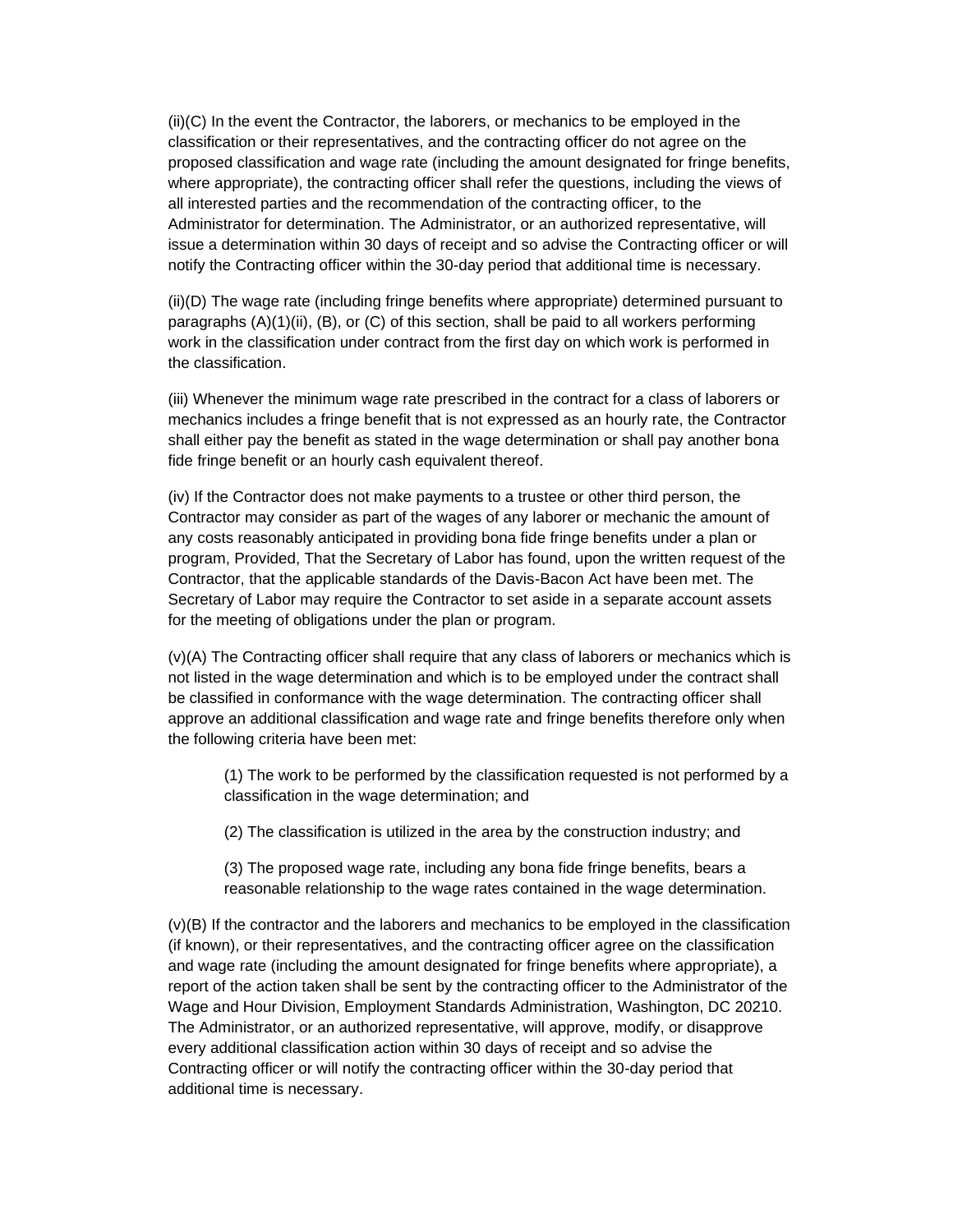(v)(C) In the event the Contractor, the laborers or mechanics to be employed in the classification or their representatives, and the contracting officer do not agree on the proposed classification and wage rate (including the amount designated for fringe benefits, where appropriate), the Contracting officer shall refer the questions, including the views of all interested parties and the recommendation of the Contracting officer, to the Administrator for determination. The Administrator, or an authorized representative, will issue a determination with 30 days of receipt and so advise the contracting officer or will notify the Contracting officer within the 30-day period that additional time is necessary.

(v)(D) The wage rate (including fringe benefits where appropriate) determined pursuant to paragraphs  $(a)(1)(v)(B)$  or  $(C)$  of this section, shall be paid to all workers performing work in the classification under this Contract from the first day on which work is performed in the classification.

(2) **Withholding** - The MTA shall upon its own action or upon written request of an authorized representative of the Department of Labor withhold or cause to be withheld from the Contractor under this Contract or any other Federal Contract with the same Prime Contractor or any other Federally-Assisted Contract subject to Davis-Bacon prevailing wage requirements, which is held by the same Prime Contractor, so much of the accrued payments or advances as may be considered necessary to pay laborers and mechanics, including apprentices, trainees, and helpers, employed by the Contractor or any subcontractor the full amount of wages required by the Contract. In the event of failure to pay any laborer or mechanic, including any apprentice, trainee, or helper, employed or working on the site of the work (or under the United States Housing Act of 1937 or under the Housing Act of 1949 in the construction or development of the project), all or part of the wages required by the Contract, the MTA may, after written notice to the contractor, sponsor, applicant, or owner, take such action as may be necessary to cause the suspension of any further payment, advance, or guarantee of funds until such violations have ceased.

(3) **Payrolls and basic records** - (i) Payrolls and basic records relating thereto shall be maintained by the contractor during the course of the work and preserved for a period of three years thereafter for all laborers and mechanics working at the site of the work (or under the United States Housing Act of 1937, or under the Housing Act of 1949, in the construction or development of the project). Such records shall contain the name, address, and social security number of each such worker, his or her correct classification, hourly rates of wages paid (including rates of contributions or costs anticipated for bona fide fringe benefits or cash equivalents thereof of the types described in section 1(b)(2)(B) of the Davis-Bacon Act), daily and weekly number of hours worked, deductions made and actual wages paid. Whenever the Secretary of Labor has found under 29 CFR 5.5(a)(1)(iv) that the wages of any laborer or mechanic include the amount of any costs reasonably anticipated in providing benefits under a plan or program described in section 1(b)(2)(B) of the Davis-Bacon Act, the contractor shall maintain records which show that the commitment to provide such benefits is enforceable, that the plan or program is financially responsible, and that the plan or program has been communicated in writing to the laborers or mechanics affected, and records which show the costs anticipated or the actual cost incurred in providing such benefits. Contractors employing apprentices or trainees under approved programs shall maintain written evidence of the registration of apprenticeship programs and certification of trainee programs, the registration of the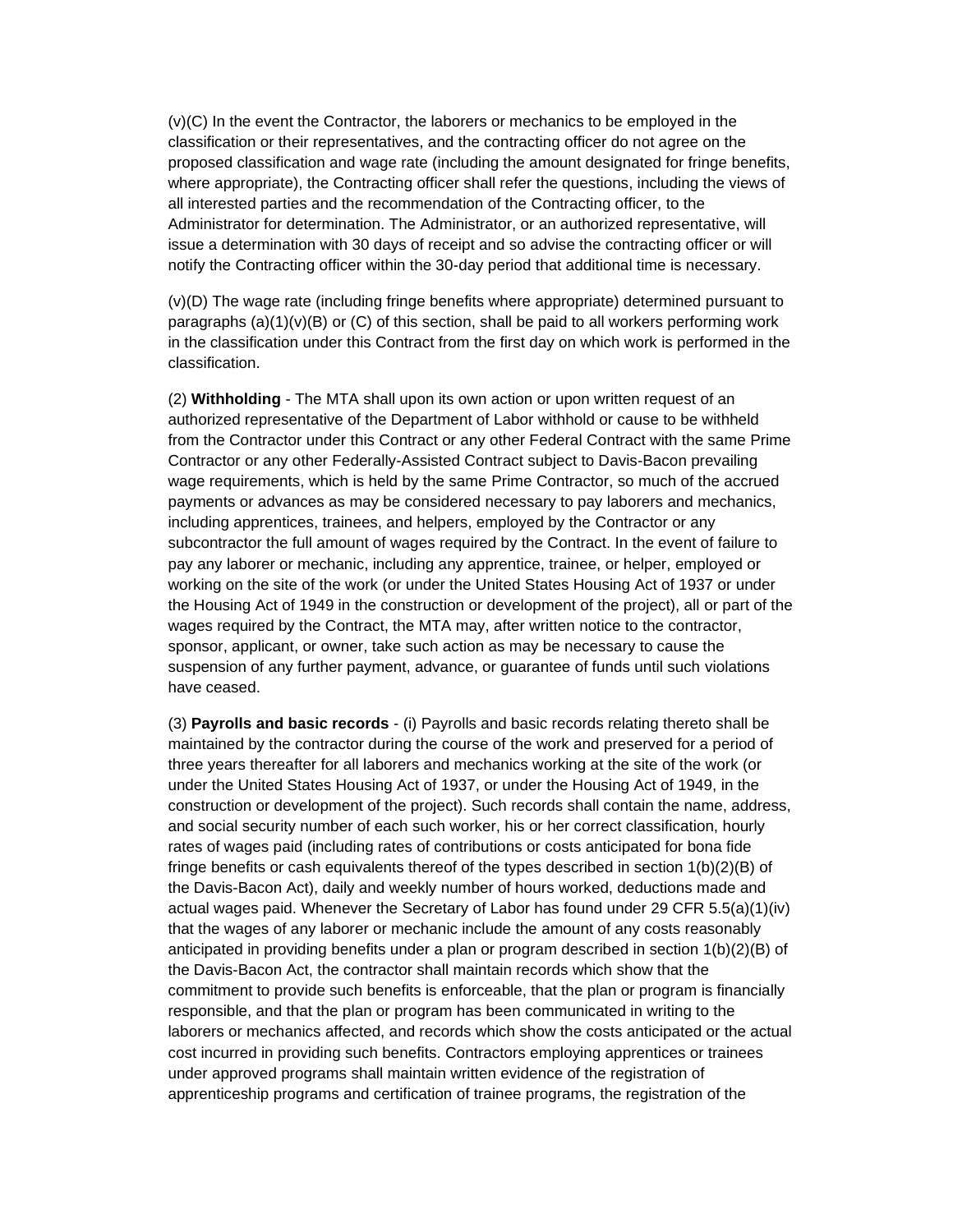apprentices and trainees, and the ratios and wage rates prescribed in the applicable programs.

(3)(ii)(A) Each week any contract work is performed, the Contractor shall submit a weekly copy of all payrolls to the MTA for transmission to the Federal Transit Administration. The payrolls submitted shall set out accurately and completely all of the information required to be maintained under section 5.5(a)(3)(i) of Regulations, 29 C.F.R. Part 5. This information may be submitted in any form desired. Optional Form WH-347 is available for this purpose and may be purchased from the Superintendent of Documents (Federal Stock Number 029-005-00014-1), U.S. Government Printing Office, Washington, DC 20402. The Prime Contractor is responsible for the submission of copies of payrolls by all subcontractors.

(3)(ii)(B) Each payroll submitted shall be accompanied by a "Statement of Compliance", signed by the contractor or subcontractor or his or her agent who pays or supervises the payment of the persons employed under the Contract and shall certify the following:

(1) That the payroll for the payroll period contains the information required to be maintained under section 5.5(a)(3)(i) of Regulations, 29 C.F.R. Part 5 and that such information is correct and complete;

(2) That each laborer or mechanic (including each helper, apprentice, and trainee) employed on the Contract during the payroll period has been paid the full weekly wages earned, without rebate, either directly or indirectly, and that no deductions have been made either directly or indirectly from the full wages earned, other than permissible deductions as set forth in Regulations, 29 C.F.R. Part 3;

(3) That each laborer or mechanic has been paid not less than the applicable wage rates and fringe benefits or cash equivalents for the classification of work performed, as specified in the applicable wage determination incorporated into the Contract.

(3)(ii)(C) The weekly submission of a properly executed certification set forth on the reverse side of Optional Form WH-347 shall satisfy the requirement for submission of the "Statement of Compliance" required by paragraph (a)(3)(ii)(B) of this section.

(3)(ii)(D) The falsification of any of the above certifications may subject the Contractor or subcontractor to civil or criminal prosecution under section 1001 of title 18 and section 231 of title 31 of the United States Code.

(3)(iii) The Contractor or subcontractor shall make the records required under paragraph (a)(3)(i) of this section available for inspection, copying, or transcription by authorized representatives of the Federal Transit Administration or the Department of Labor, and shall permit such representatives to interview employees during working hours on the job. If the contractor or subcontractor fails to submit the required records or to make them available, the Federal agency may, after written notice to the Contractor, sponsor, applicant, or owner, take such action as may be necessary to cause the suspension of any further payment, advance, or guarantee of funds. Furthermore, failure to submit the required records upon request or to make such records available may be grounds for debarment action pursuant to 29 C.F.R. 5.12.

(4) Apprentices and trainees - (i) Apprentices - Apprentices will be permitted to work at less than the predetermined rate for the work they performed when they are employed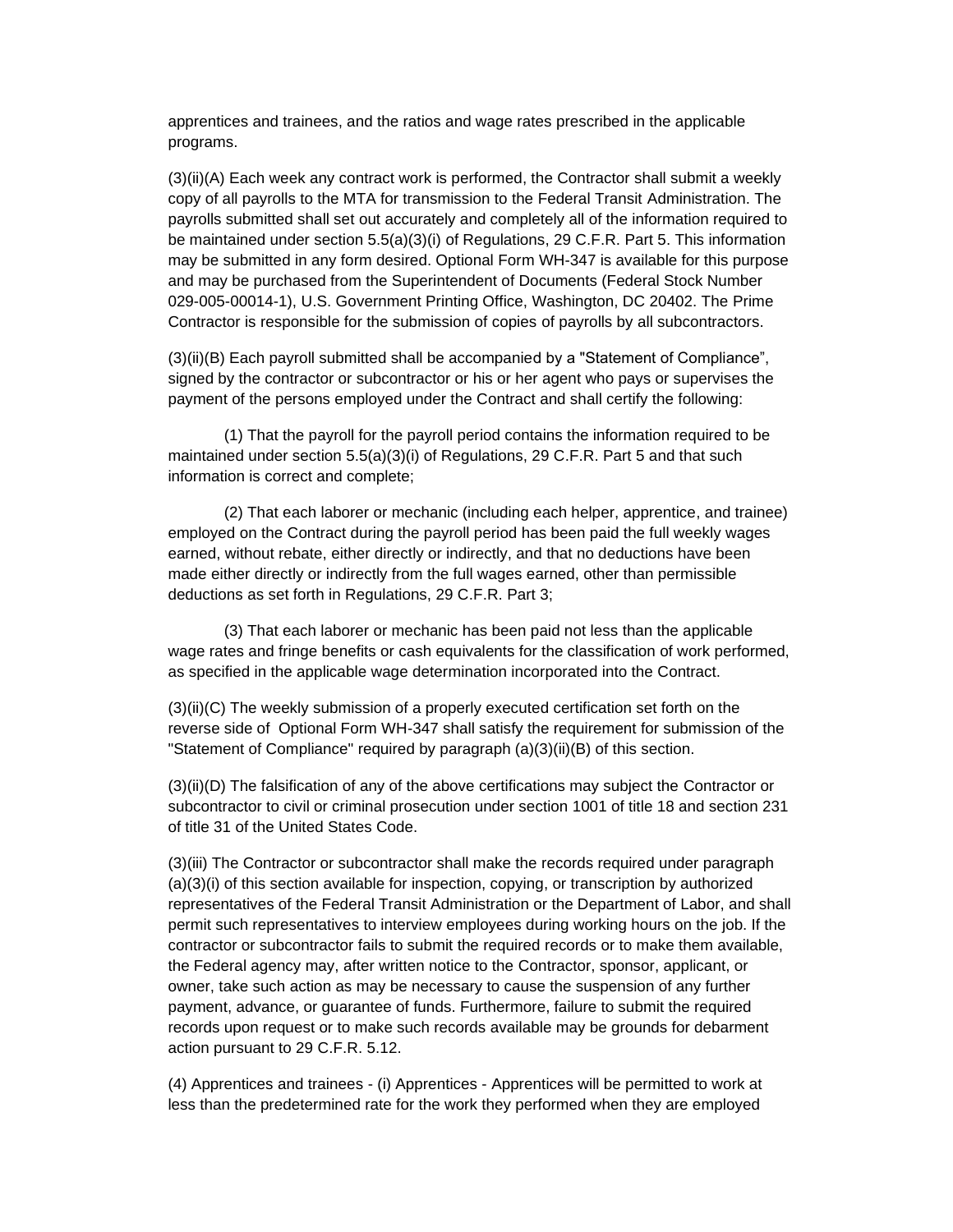pursuant to and individually registered in a bona fide apprenticeship program registered with the U.S. Department of Labor, Employment and Training Administration, Bureau of Apprenticeship and Training, or with a State Apprenticeship Agency recognized by the Bureau, or if a person is employed in his or her first 90 days of probationary employment as an apprentice in such an apprenticeship program, who is not individually registered in the program, but who has been certified by the Bureau of Apprenticeship and Training or a State Apprenticeship Agency (where appropriate) to be eligible for probationary employment as an apprentice.

The allowable ratio of apprentices to journeymen on the job site in any craft classification shall not be greater than the ratio permitted to the contractor as to the entire work force under the registered program. Any worker listed on a payroll at an apprentice wage rate, who is not registered or otherwise employed as stated above, shall be paid not less than the applicable wage rate on the wage determination for the classification of work actually performed. In addition, any apprentice performing work on the job site in excess of the ratio permitted under the registered program shall be paid not less than the applicable wage rate on the wage determination for the work actually performed. Where a Contractor is performing construction on a project in a locality other than that in which its program is registered, the ratios and wage rates (expressed in percentages of the journeyman's hourly rate) specified in the Contractor's or subcontractor's registered program shall be observed. Every apprentice must be paid at not less than the rate specified in the registered program for the apprentice's level of progress, expressed as a percentage of the journeymen hourly rate specified in the applicable wage determination. Apprentices shall be paid fringe benefits in accordance with the provisions of the apprenticeship program. If the apprenticeship program does not specify fringe benefits, apprentices must be paid the full amount of fringe benefits listed on the wage determination for the applicable classification. If the Administrator of the Wage and Hour Division of the U.S. Department of Labor determines that a different practice prevails for the applicable apprentice classification, fringes shall be paid in accordance with that determination. In the event the Bureau of Apprenticeship and Training, or a State Apprenticeship Agency recognized by the Bureau, withdraws approval of an apprenticeship program, the contractor will no longer be permitted to utilize apprentices at less than the applicable predetermined rate for the work performed until an acceptable program is approved.

(4)(ii) Trainees - Except as provided in 29 C.F.R. 5.16, trainees will not be permitted to work at less than the predetermined rate for the work performed unless they are employed pursuant to and individually registered in a program which has received prior approval, evidenced by formal certification by the U.S. Department of Labor, Employment and Training Administration. The ratio of trainees to journeymen on the job site shall not be greater than permitted under the plan approved by the Employment and Training Administration. Every trainee must be paid at not less than the rate specified in the approved program for the trainee's level of progress, expressed as a percentage of the journeyman hourly rate specified in the applicable wage determination. Trainees shall be paid fringe benefits in accordance with the provisions of the trainee program. If the trainee program does not mention fringe benefits, trainees shall be paid the full amount of fringe benefits listed on the wage determination unless the Administrator of the Wage and Hour Division determines that there is an apprenticeship program associated with the corresponding journeyman wage rate on the wage determination which provides for less than full fringe benefits for apprentices. Any employee listed on the payroll at a trainee rate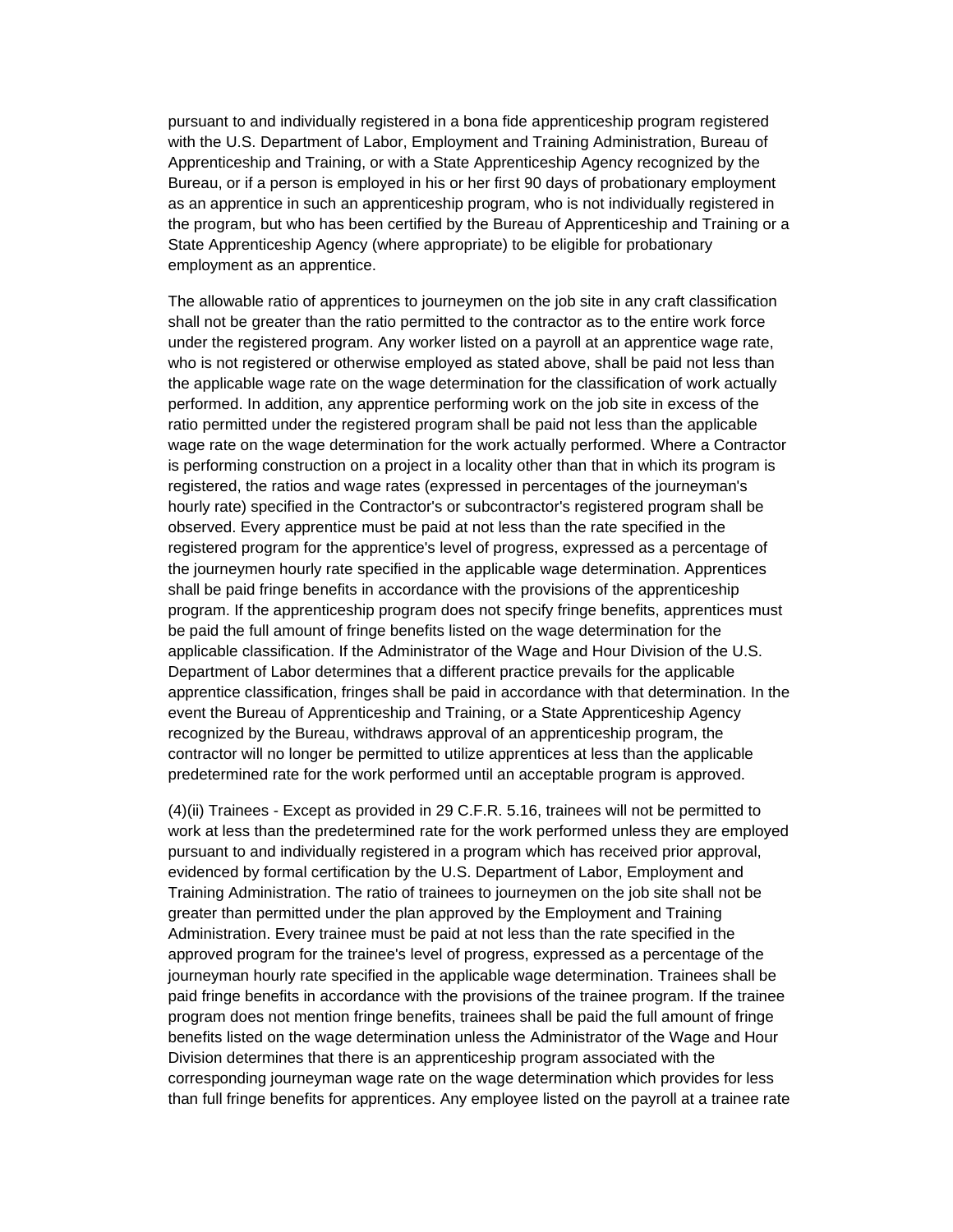who is not registered and participating in a training plan approved by the Employment and Training Administration shall be paid not less than the applicable wage rate on the wage determination for the classification of work actually performed. In addition, any trainee performing work on the job site in excess of the ratio permitted under the registered program shall be paid not less than the applicable wage rate on the wage determination for the work actually performed. In the event the Employment and Training Administration withdraws approval of a training program, the Contractor will no longer be permitted to utilize trainees at less than the applicable predetermined rate for the work performed until an acceptable program is approved.

(4)(iii) Equal Employment Opportunity - The utilization of apprentices, trainees, and journeymen under this part shall be in conformity with the equal employment opportunity requirements of Executive Order 11246, as amended, and 29 C.F.R. Part 30.

(5) Compliance with Copeland Act requirements - The Contractor shall comply with the requirements of 29 C.F.R. Part 3, which are incorporated by reference in this Contract.

(6) Subcontracts - The Contractor or subcontractor shall insert in any subcontracts the clauses contained in 29 C.F.R.  $5.5(a)(1)$  through (10) and such other clauses as the Federal Transit Administration may by appropriate instructions require, and also a clause requiring the subcontractors to include these clauses in any lower tier subcontracts. The Prime Contractor shall be responsible for the compliance by any subcontractor or lower tier subcontractor with all the contract clauses in 29 C.F.R. 5.5.

(7) Contract termination: Debarment - A breach of the Contract clauses in 29 C.F.R. 5.5 may be grounds for termination of the Contract, and for debarment as a Contractor and a subcontractor as provided in 29 C.F.R. 5.12.

(8) Compliance with Davis-Bacon and Related Act requirements - All rulings and interpretations of the Davis-Bacon and Related Acts contained in 29 C.F.R. Parts 1, 3, and 5 are herein incorporated by reference in this Contract.

(9) Disputes concerning labor standards - Disputes arising out of the labor standards provisions of this Contract shall not be subject to the general disputes clause of this Contract. Such disputes shall be resolved in accordance with the procedures of the Department of Labor set forth in 29 C.F.R. Parts 5, 6, and 7. Disputes within the meaning of this clause include disputes between the Contractor (or any of its subcontractors) and the contracting agency, the U.S. Department of Labor, or the employees or their representatives.

(10) Certification of eligibility - (i) By entering into this Contract, the Contractor certifies that neither it (nor he or she) nor any person or firm who has an interest in the contractor's firm is a person or firm ineligible to be awarded Government contracts by virtue of section 3(a) of the Davis-Bacon Act or 29 C.F.R. 5.12(a)(1).

(10)(ii) No part of this Contract shall be subcontracted to any person or firm ineligible for award of a Government contract by virtue of section 3(a) of the Davis-Bacon Act or 29 C.F.R. 5.12(a)(1).

(10)(iii) The penalty for making false statements is prescribed in the U.S. Criminal Code, 18 U.S.C. 1001.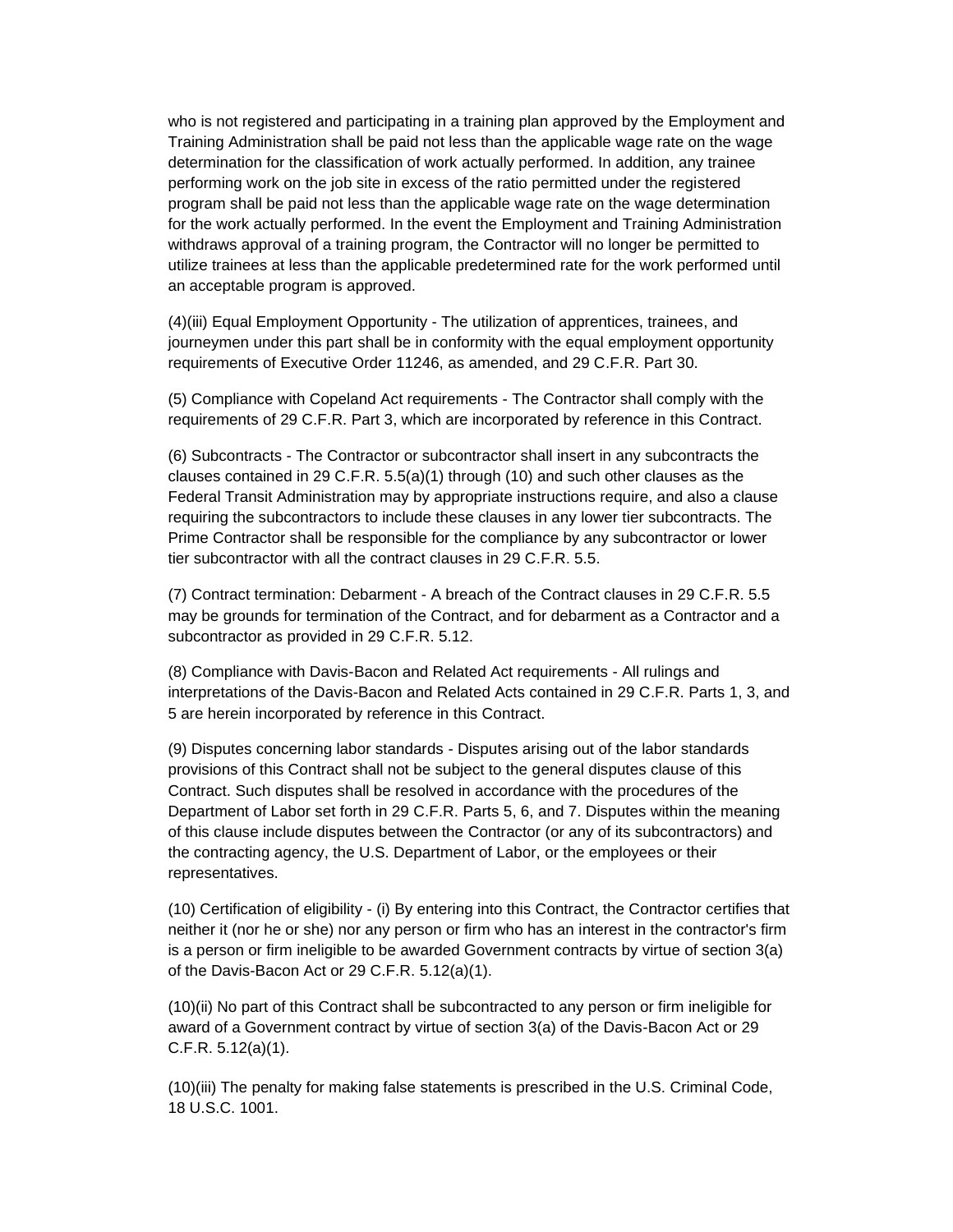## 22. RIGHTS IN DATA:

- A. The term "subject data" as used herein means recorded information, whether or not copyrighted, that is delivered or specified to be delivered under this Agreement. The term includes graphic or pictorial delineation in media such as drawings or photographs; text in specifications or related performance or design-type documents; machine forms such as punched cards, magnetic tape, or computer memory printouts; and information retained in computer memory. Examples include, but are not limited to: Computer software, engineering drawings and associated lists, specifications, standards, process sheets, manuals, technical reports, catalog item identifications, and related information. The term does not include financial reports, cost analyses, and similar information incidental to Project administration.
- B. The following restrictions apply to all subject data first produced in the performance of this Agreement:
	- 1. Except for its own internal use, the MTA may not publish or reproduce such data in whole or in part, or in any manner or form, nor may the MTA authorize others to do so, without the written consent of the Government, until such time as the Government may have either released or approved the release of such data to the public; this restriction on publication, however, does not apply to Agreements with academic institutions.
	- 2. As authorized by 49 C.F.R. Part 18.34, the Government (FTA) reserves a royalty-free, non-exclusive and irrevocable license to reproduce, publish or otherwise use, and to authorize others to use, for Federal Government purposes:
		- (a) Any work developed under a grant, cooperative agreement, subgrant, sub-agreement, or third party contract, irrespective of whether or not a copyright has been obtained; and
		- (b) Any rights of copyright to which a Recipient, sub-recipient, or a third party contractor purchases ownership with Federal assistance.
- C. When FTA provides assistance to a Recipient for a Project involving planning, research, development, or a demonstration, it is FTA's intent to increase the body of mass transportation knowledge, rather than to limit the benefits of the Project to those parties that have participated therein. Therefore, the Recipient of FTA assistance to support planning, research, development, or a demonstration financed under Section 49I), 6, 8, 9, 18, 18(h), or 20 of the Urban Mass Transportation Act of 1964, as amended, understands and agrees that, in addition to the rights set forth in Subsection 119.b.(2) of Part II of this Agreement, FTA may make available to any FTA recipient, sub-grantee, sub-recipient, third party contractor, or third party subcontractor, either FTA's license in the copyright to the "subject data" derived under this Agreement or a copy of the "subject data" first produced under this Agreement.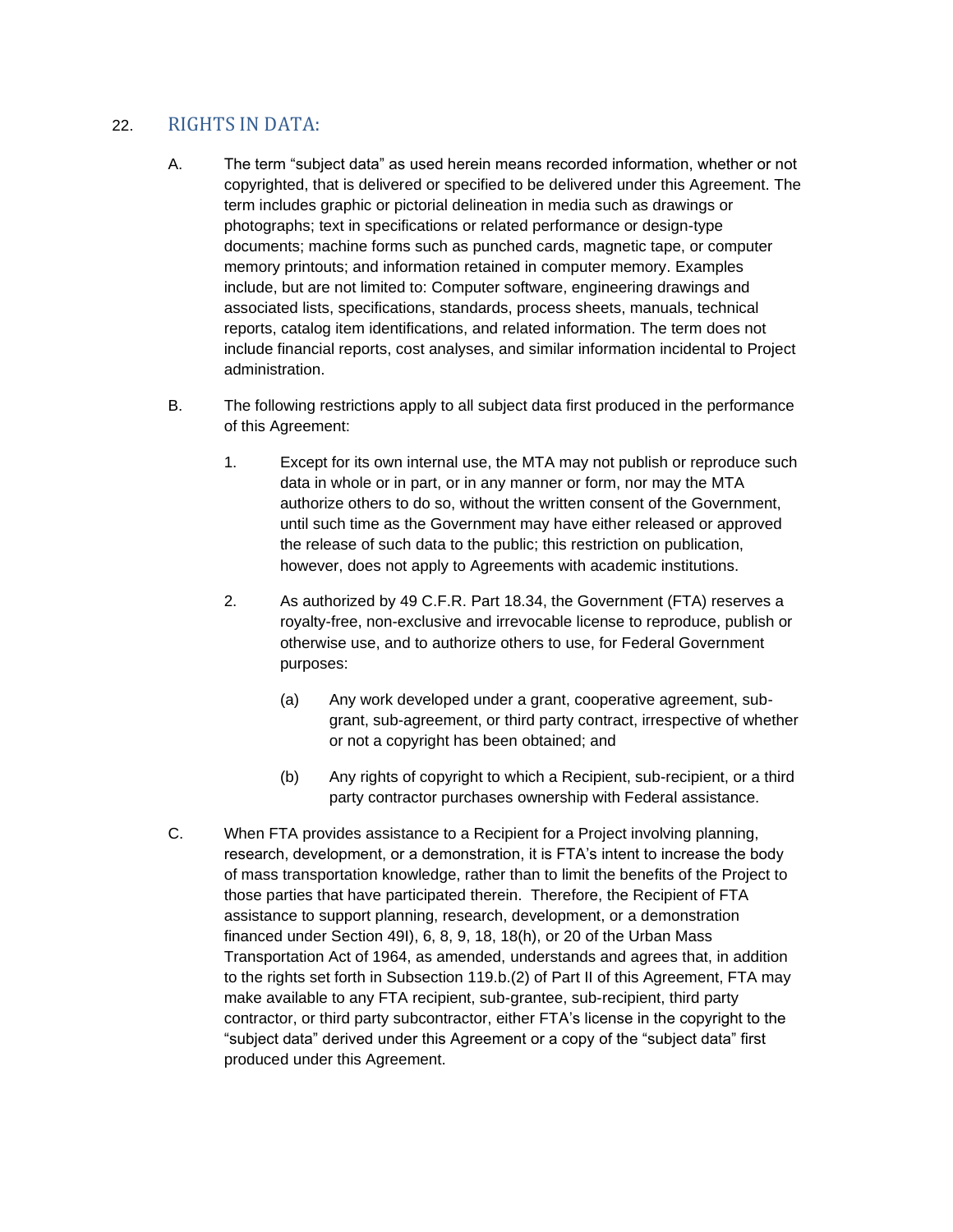- D. The Recipient shall indemnify, safe and hold harmless the Government, its officers, agents, and employees acting within the scope of their official duties against any liability, including costs and expenses, resulting from any willful or intentional violation by the Recipient of proprietary rights, copyrights, or right of privacy, arising out of the publication, translation, reproduction, delivery, use, or disposition of any data furnished under this Agreement.
- E. Nothing contained in this clause shall imply a license to the Government under any patent or be construed as affecting the scope of any license or other right otherwise granted to the Government under any patent.
- F. Subsections 119.b., 119.c., and 119.d. of Part II of this Agreement are not applicable to material furnished to the Recipient by the Government and incorporated in the work furnished under the Agreement; provided that such incorporated material is identified by the Recipient at the time of delivery of such work.
- G. In the event that the Project, which is the subject of this Agreement, is not completed, for any reason whatsoever, all data developed under that Project shall become subject data as defined in Subsection 119.a. of Part II of this Agreement and shall be delivered as the Government may direct.

# 23. BUY AMERICA:

Each third party contract utilizing FTA assistance must comply with section 165 of the Surface Transportation Assistance Act of 1982, as amended by section 337 of the Surface Transportation and Uniform Relocation Assistance Act of 1987, and FTA regulations at 49 C.F.R. Part 661 and any guidance issued by FTA.

The contractor agrees to comply with 49 U.S.C. 5323(j) and 49 C.F.R. part 661, which provide that Federal funds may not be obligated unless all steel, iron, and manufactured products used in FTA funded projects are produced in the United States, unless a waiver has been granted by FTA or the product is subject to a general waiver. General waivers are listed in 49 C.F.R. § 661.7. Separate requirements for rolling stock are set out at 49 U.S.C. 5323(j)(2)(C) and 49 C.F.R. § 661.11.

# 24. DEBARMENT AND SUSPENSION:

The Contractor shall comply and facilitate compliance with U.S. DOT regulations, "Nonprocurement Suspension and Debarment," 2 C.F.R. part 1200, which adopts and supplements the U.S. Office of Management and Budget (U.S. OMB) "Guidelines to Agencies on Governmentwide Debarment and Suspension (Nonprocurement)," 2 C.F.R. part 180. These provisions apply to each contract at any tier of \$25,000 or more, and to each contract at any tier for a federally required audit (irrespective of the contract amount), and to each contract at any tier that must be approved by an FTA official irrespective of the contract amount. As such, the Contractor shall verify that its principals, affiliates, and subcontractors are eligible to participate in this federally funded contract and are not presently declared by any Federal department or agency to be:

a) Debarred from participation in any federally assisted Award;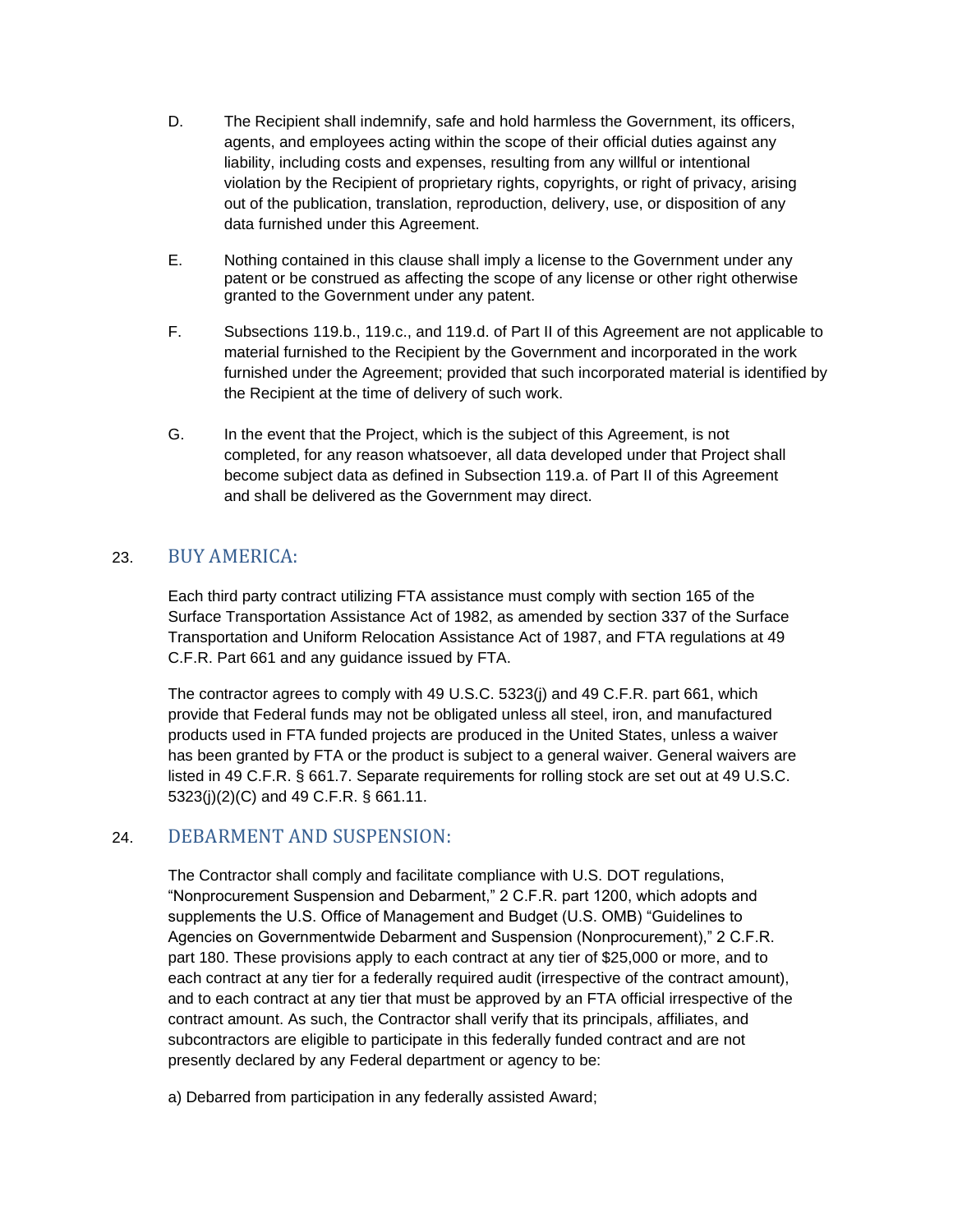- b) Suspended from participation in any federally assisted Award;
- c) Proposed for debarment from participation in any federally assisted Award;
- d) Declared ineligible to participate in any federally assisted Award;
- e) Voluntarily excluded from participation in any federally assisted Award; or
- f) Disqualified from participation in ay federally assisted Award.

By signing and submitting its bid or proposal, the bidder or proposer certifies as follows:

The certification in this clause is a material representation of fact relied upon by the AGENCY. If it is later determined by the AGENCY that the bidder or proposer knowingly rendered an erroneous certification, in addition to remedies available to the AGENCY, the Federal Government may pursue available remedies, including but not limited to suspension and/or debarment. The bidder or proposer agrees to comply with the requirements of 2 C.F.R. part 180, subpart C, as supplemented by 2 C.F.R. part 1200, while this offer is valid and throughout the period of any contract that may arise from this offer. The bidder or proposer further agrees to include a provision requiring such compliance in its lower tier covered transactions.

### 25. RESTRICTIONS ON LOBBYING:

No Federal appropriated funds shall be paid or will be paid, by or on behalf of the Contractor, subcontractor, sub-grantee or sub-recipient, to any person for influencing or attempting to influence an officer or employee of any agency, a Member of Congress, an officer or employee of Congress, or an employee of a Member of Congress in connection with the awarding of any Federal contract, the making of any Federal grant, the making of any Federal loan, the entering into of any cooperative agreement, and the extension, continuation, renewal, amendment, or modification of any Federal contract, grant, loan, or cooperative agreement.

If any funds other than Federal appropriated funds have been paid or will be paid to any person for influencing or attempting to influence an officer or employee of any agency, a Member of Congress, an officer of employee of Congress, or an employee of a Member of Congress in connection with this Federal contract, grant, loan, or cooperative agreement, the contractor, subcontractor sub-grantee or sub-recipient shall complete and submit to the MTA Standard Form-LLL, "*Disclosure Form to Report Lobbying*", in accordance with its instructions.

### 26. CARGO PREFERENCE -- USE OF UNITED STATES-FLAG VESSELS:

As required by 46 C.F.R. Part 381, the Contractor agrees --

(1) To utilize privately owned United States-Flag commercial vessels to ship at least 50 percent of the gross tonnage (computed separately for dry bulk carriers, dry cargo liners, and tankers) involved, whenever shipping any equipment, materials, or commodities pursuant to this Contract to the extent such vessels are available at fair and reasonable rates for United States-Flag commercial vessels.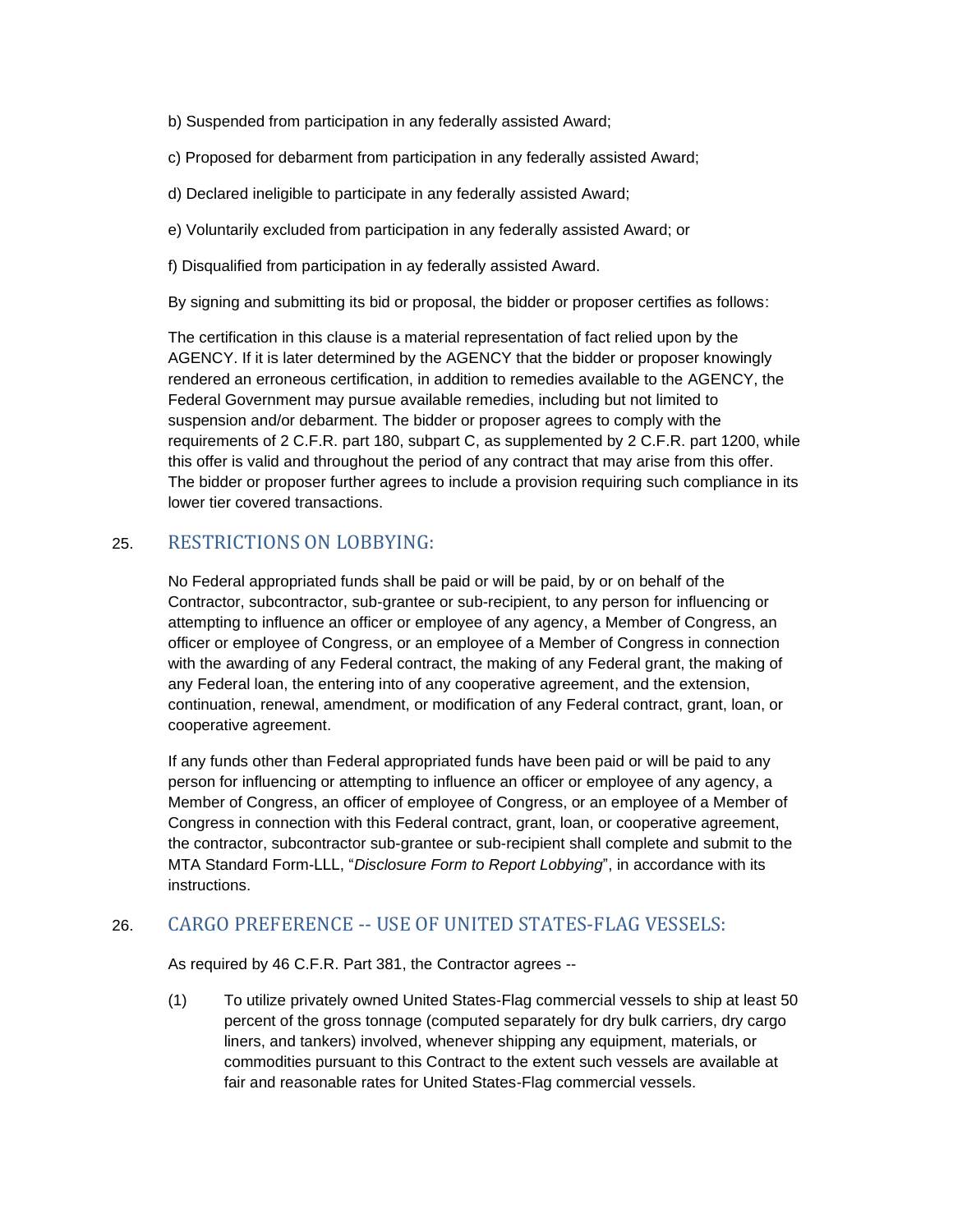- (2) To furnish within 20 days following the date of loading for shipments originating within the United States, or within 30 working days following the date of loading for shipment originating outside the United States, a legible copy of a rated, "on-board" commercial ocean bill-of-lading in English for each shipment of cargo described in paragraph (1) above to the recipient (through the prime contractor in the case of subcontractor bills-of-lading) and to the Division of National Cargo, Office of Market Development, Maritime Administration, 400 Seventh Street, S.W., Washington, D.C. 20590, market with appropriate identification of the project.
- (3) To include these requirements in all subcontracts issued pursuant to this contract when the subcontract may involve the transport of equipment, material, or commodities by ocean vessel.

# 27. ENVIRONMENTAL, RESOURCE CONSERVATION, AND ENERGY REQUIREMENTS:

The Contractor agrees to provide a preference for those products and services that conserve natural resources, protect the environment, and are energy efficient by complying with and facilitating compliance with Section 6002 of the Resource Conservation and Recovery Act, as amended, 42 U.S.C. § 6962, and U.S. Environmental Protection Agency (U.S. EPA), "Comprehensive Procurement Guideline for Products Containing Recovered Materials," 40 C.F.R. part 247. The Contractor recognizes that many Federal and State statutes imposing environmental, resource conservation, and energy requirements may apply to the Project. Some, but not all, of the major Federal laws that may affect the Project include: The National Environmental Policy Act of 1969, 42 U.S.C. 4321 et seq.; the Clean Air Act, as amended, 42 U.S.C. 7401 et seq. and scattered sections of 29 U.S.C.; the Clean Water Act, as amended, scattered sections of 33 U.S.C. and 12 U.S.C.; the Resource Conservation and Recovery Act, as amended, 42 U.S.C. 6901 et seq.; and the Comprehensive Environmental Response, Compensation, and Liability Act, as amended, 42 U.S.C. 9601 et seq. The Contractor also recognizes that the Environmental Protection Agency (EPA), the Federal Highway Administration (FHWA) and other agencies of the Federal Government have issued and are expected in the future to issue requirements in the form of regulations, guidelines, standards, orders, or other directives that may effect the Project. Accordingly, the Contractor agrees to adhere to, and impose on its subcontractors, any such Federal requirements, as the Government may now or in the future promulgate.

A non-Federal entity that is a state agency or agency of a political subdivision of a state and its contractors must comply with **section 6002 of the Solid Waste Disposal Act**, as amended by the Resource Conservation and Recovery Act. The requirements of Section 6002 include procuring only items designated in guidelines of the Environmental Protection Agency (EPA) at 40 CFR part 247 that contain the highest percentage of recovered materials practicable, consistent with maintaining a satisfactory level of competition, where the purchase price of the item exceeds \$10,000 or the value of the quantity acquired by the preceding fiscal year exceeded \$10,000; procuring solid waste management services in a manner that maximizes energy and resource recovery; and establishing an affirmative procurement program for procurement of recovered materials identified in the EPA guidelines."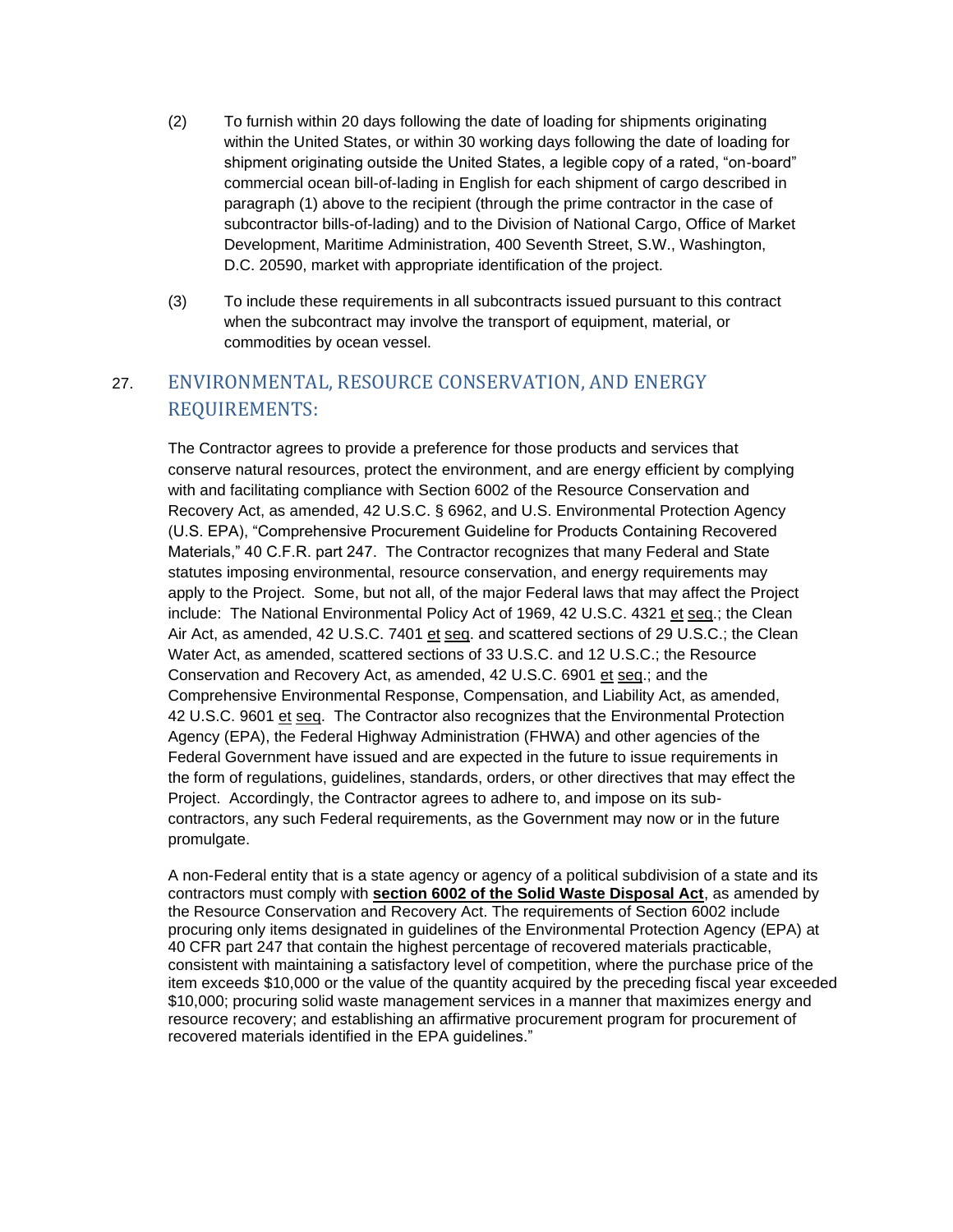### 28. ENERGY CONSERVATION:

The Contractor and its subcontractors shall comply with mandatory standards and policies relating to energy efficiency that are contained in applicable State energy conservation plans issued in compliance with the Energy Policy and Conservation Act, 42 U.S.C. 6321 et seq.

## 29. SAFE OPERATION OF MOTOR VEHICLES:

The Contractor is encouraged to adopt and promote on-the-job seat belt use policies and programs for its employees and other personnel that operate company-owned vehicles, company-rented vehicles, or personally operated vehicles. The terms "company-owned" and "company-leased" refer to vehicles owned or leased either by the Contractor or the MTA. The Contractor agrees to adopt and enforce workplace safety policies to decrease crashes caused by distracted drivers, including policies to ban text messaging while using an electronic device supplied by an employer, and driving a vehicle the driver owns or rents, a vehicle Contactor owns, leases, or rents, or a privately-owned vehicle when on official business in connection with the work performed under this agreement.

### 30. SUBSTANCE ABUSE REQUIREMENTS:

Contractors who perform *safety-sensitive functions* must comply with FTA's substance abuse management program under 49 C.F.R. part 655, "Prevention of Alcohol Misuse and Prohibited Drug Use in Transit Operations." Under 49 C.F.R. § 655.4, *Safety-sensitive function* means any of the following duties, when performed by employees of recipients, subrecipients, operators, or contractors:

1. Operating a revenue service vehicle, including when not in revenue service;

2. Operating a nonrevenue service vehicle, when required to be operated by a holder of a Commercial Driver's License;

3. Controlling dispatch or movement of a revenue service vehicle;

4. Maintaining (including repairs, overhaul and rebuilding) a revenue service vehicle or equipment used in revenue service. This section does not apply to the following: an employer who receives funding under 49 U.S.C. § 5307 or § 5309, is in an area less than 200,000 in population, and contracts out such services; or an employer who receives funding under 49 U.S.C. § 5311 and contracts out such services;

5. Carrying a firearm for security purposes.

Additionally, Contractors providing testing services involving the performance of safety sensitive activities must also comply with 49 C.F.R. part 40, "Procedures for Transportation Workplace Drug and Alcohol Testing Programs."

### 31. BOND REQUIREMENTS:

THE FOLLOWING BONDING REQUIREMENTS SHALL BE ENFORCED FOR CONSTRUCTION OR FACILITY IMPROVEMENT CONTRACTS AND SUBCONTRACTS EXCEEDING \$100,000.00: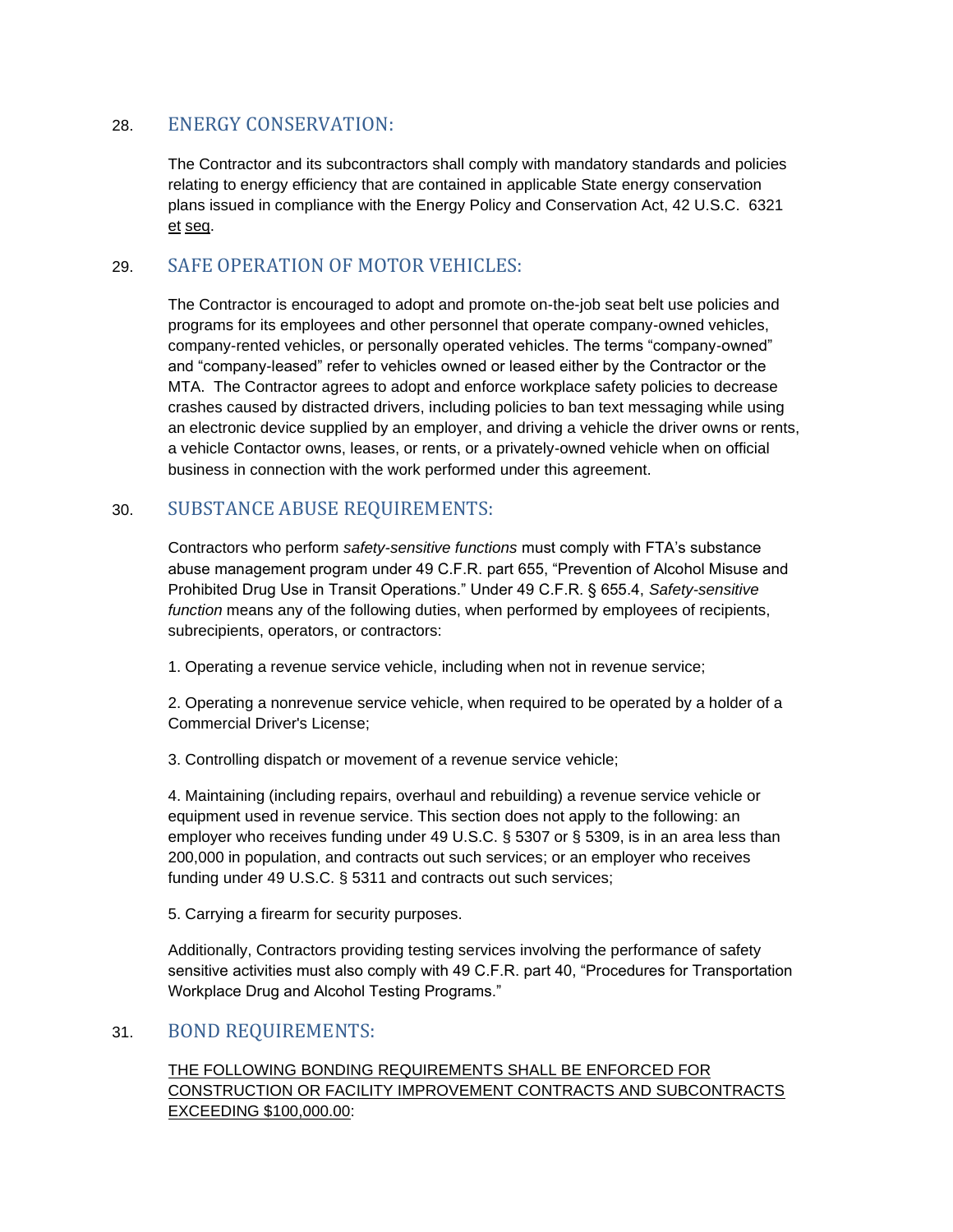#### *Bid Bond Requirements*

(a) Bid Security

A Bid Bond must be issued by a fully qualified surety company acceptable to MTA and listed as a company currently authorized under 31 CFR, Part 223 as possessing a Certificate of Authority as described thereunder. Bid guarantee shall be the equivalent to five (5) percent of the bid price.

(b) Rights Reserved

In submitting this Bid, it is understood and agreed by bidder that the right is reserved by MTA to reject any and all bids, or part of any bid, and it is agreed that the Bid may not be withdrawn for a period of ninety (90) days subsequent to the opening of bids, without the written consent of MTA.

It is also understood and agreed that if the undersigned bidder 1) should withdraw any part or all of his bid within ninety (90) days after the bid opening without the written consent of MTA, 2) should refuse or be unable to enter into this Contract, as provided above, 3) refuse or be unable to furnish adequate and acceptable Performance Bonds and Labor and Material Payments Bonds, as provided above, or 4) refuse or be unable to furnish adequate and acceptable insurance, as provided above, he shall forfeit his bid security to the extent of MTA's damages occasioned by such withdrawal, or refusal, or inability to enter into an agreement, or provide adequate security therefore.

It is further understood and agreed that to the extent the defaulting bidder's Bid Bond, Certified Check, Cashier's Check, Treasurer's Check, and/or Official Bank Check (excluding any income generated thereby which has been retained by MTA) shall prove inadequate to fully recompense MTA for the damages occasioned by default, then the undersigned bidder agrees to indemnify MTA and pay over to MTA the difference between the bid security and MTA's total damages, so as to make MTA whole.

The undersigned understands that any material alteration of any of the above or any of the material contained on this form, other than that requested will render the bid unresponsive.

### *Performance and Payment Bonding Requirements*

The Contractor shall be required to obtain performance and payment bonds as follows:

- (a) Performance bonds
	- 1. The penal amount of performance bonds shall be 100 percent (100%) of the original Contract price, unless the MTA determines that a lesser amount would be adequate for the protection of the MTA.
	- 2. The MTA may require additional performance bond protection when a Contract price is increased. The increase in protection shall generally equal 100 percent (100%) of the increase in Contract price. The MTA may secure additional protection by directing the Contractor to increase the penal amount of the existing bond or to obtain an additional bond.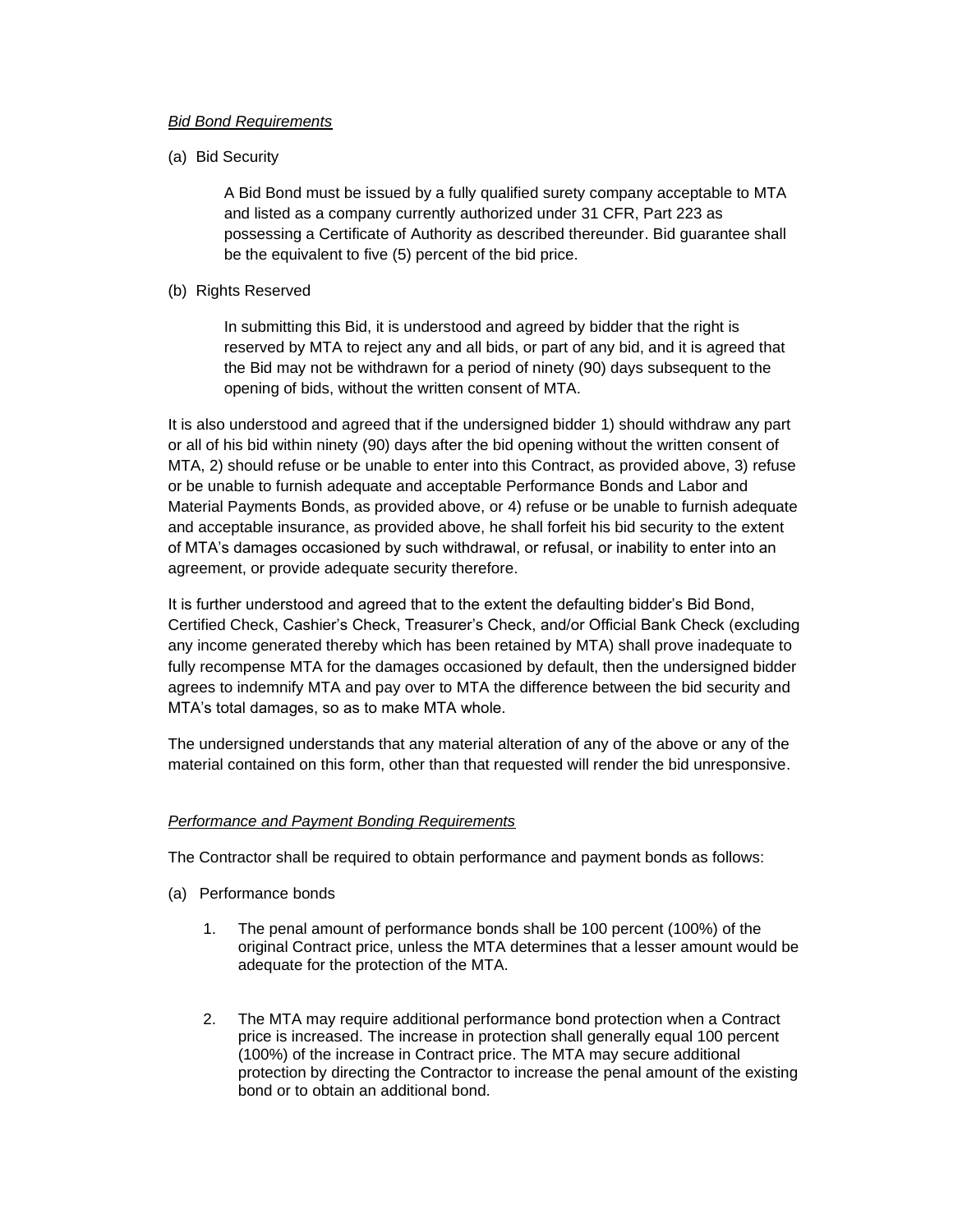- (b) Payment bonds
	- 1. The penal amount of the labor and materials payment bonds shall equal to the full value of the contract must be furnished by the contractor to Recipient as security for payment by the Contractor and subcontractors for labor, materials, and rental of equipment. The bond may be issued by a fully qualified surety company acceptable to (Recipient) and listed as a company currently authorized under 31 C.F.R. part 223 as possessing a Certificate of Authority as described thereunder.
	- 2. If the original Contract price is \$5 million (5,000.000.) or less, the MTA may require additional protection as required by subparagraph 1, if the Contract price is increased.

# 32. PROGRAM FRAUD AND FALSE OR FRAUDULENT STATEMENTS OR RELATED ACTS:

- (1) The Contractor acknowledges that the provisions of the Program Fraud Civil Remedies Act of 1986, as amended, 31 U.S.C. §§3801 et seq. and U.S. DOT regulations, "*Program Fraud Civil Remedies"*, 49 C.F.R. Part 31, apply to its actions pertaining to this Project. Upon execution of the underlying Contract, the Contractor certifies or affirms the truthfulness and accuracy of any statement it has made, it makes, it may make, or causes to be made, pertaining to the underlying Contract or the FTA assisted project for which this Contract work is being performed. In addition to other penalties that may be applicable, the Contractor further acknowledges that if it makes, or causes to be made, a false, fictitious, or fraudulent claim, statement, submission, or certification, the Federal Government reserves the right to impose the penalties of the Program Fraud Civil Remedies Act of 1986 on the Contractor to the extent the Federal Government deems appropriate.
- (2) The Contractor also acknowledges that if it makes, or causes to be made, a false, fictitious, or fraudulent claim, statement, submission, or certification to the Federal Government under a Contract connected with a project that is financed in whole or in part with Federal assistance originally awarded by FTA under the authority of 49 U.S.C. § 5307, the Government reserves the right to impose the penalties of 18 U.S.C. § 1001 and 49 U.S.C. § 5307(n)(l) on the Contractor, to the extent the Federal Government deems appropriate.
- (3) The Contractor agrees to include the above two clauses in each subcontract financed in whole or in part with Federal assistance provided by FTA. It is further agreed that the clauses shall not be modified, except to identify the subcontractor who will be subject to the provisions.

### 33. SEISMIC SAFETY:

The Contractor agrees that any new building or additions to an existing building will be designed and constructed in accordance with the standards for Seismic Safety required in the Department of Transportation Seismic Safety Regulations 49 C.F.R. Part 41 and will certify to compliance to the extent required by the regulation. The Contractor also agrees to ensure that all work performed under this Contract is in compliance with the standards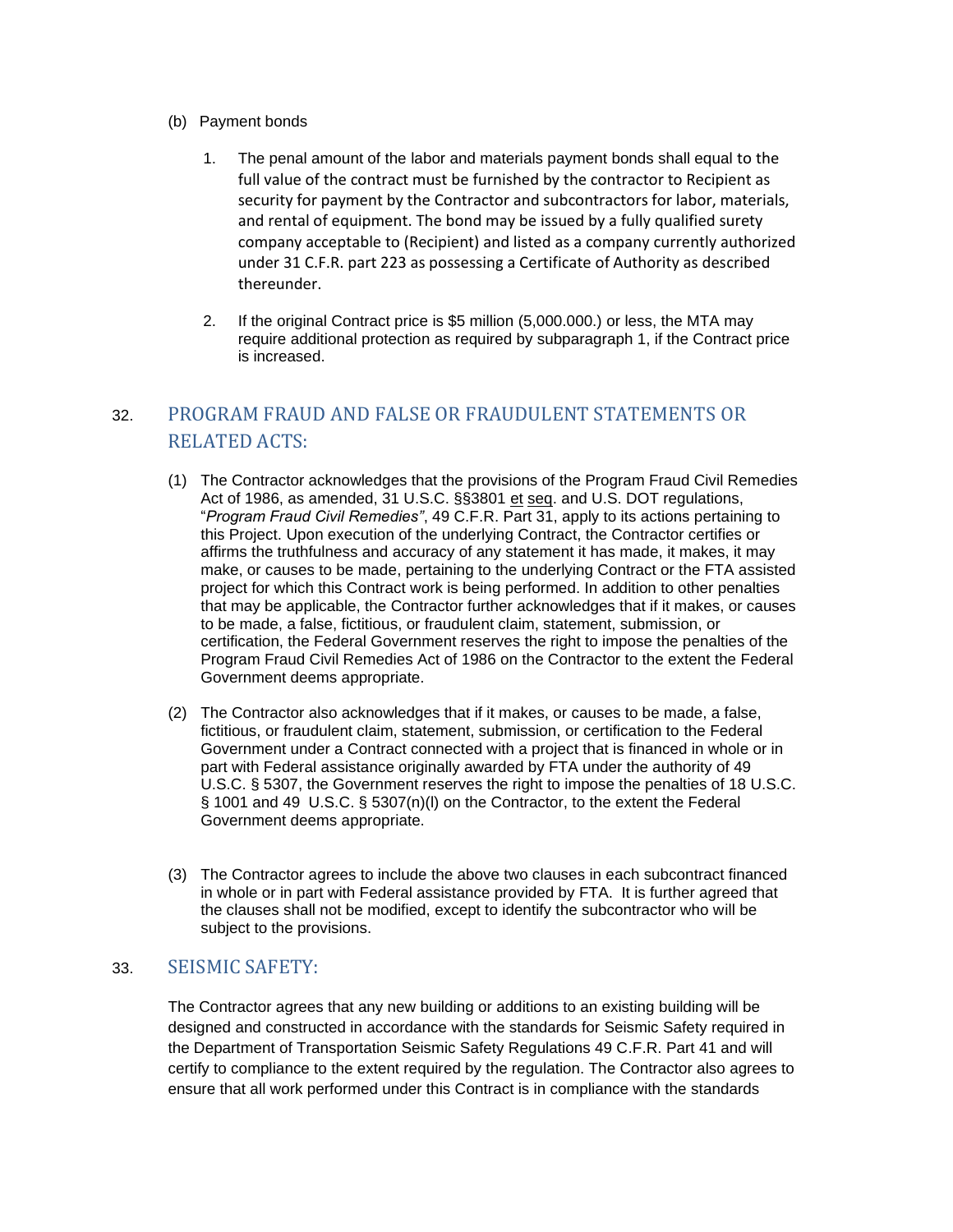required by the Seismic Safety Regulations and the certification of compliance issued on the project.

## 34. CLEAN AIR ACT AND FEDERAL WATER POLLUTION CONTROL ACT:

(1) The Contractor agrees to comply with all applicable standards, orders or regulations issued pursuant to the Clean Air Act, as amended, 42 U.S.C. §§ 7401 et seq. and the Federal Water Pollution Control Act as amended, (33 U.S.C. §§ 1251-1387).

The Contractor agrees to report each violation to the Purchaser and understands and agrees that the Purchaser will, in turn, report each violation as required to assure notification to FTA and the appropriate EPA Regional Office. The Contractor agrees it will not use any violating facilities.

(2) The Contractor also agrees to include these requirements in each subcontract exceeding \$150,000 financed in whole or in part with Federal assistance provided by FTA.

## 35. FLY AMERICA:

Shipments of federally assisted property by air carrier will require provisions to ensure compliance with section 5 of the International Air Transportation Fair Competitive Prices Act of 1974, as amended, ("*Fly America*" Act), 49 U.S.C. Section 40118, and GSA regulations, "*Use of United States Flag Air Carriers*", 41 C.F.R. Sections 301-10.131 through 301- 10.143. The regulations require shipment by U.S. flag air carriers unless such air carriers are not reasonably available within the standards of GSA's implementing regulations. If available, the Contractor, in performing work under this contract, shall use U.S.-flag carriers for international air transportation of personnel (and their personal effects) or property.

In the event that the Contractor selects a carrier other than a U.S.-flag air carrier for international air transportation, the Contractor shall include a statement on vouchers involving such transportation essentially as follows:

### **Statement of Unavailability of U.S.-Flag Air Carriers**

\_\_\_\_\_\_\_\_\_\_\_\_\_\_\_\_\_\_\_\_\_\_\_\_\_\_\_\_\_\_\_\_\_\_\_\_\_\_\_\_\_\_\_\_\_

International air transportation of persons (and their personal effects) or property by U.S. flag air carrier was not available or it was necessary to use foreign-flag air carrier service for the following reasons. See FAR § 47.403. *[State reasons]:* 

The Contractor shall include the substance of this clause, including this paragraph, in each subcontract or purchase under this contract that may involve international air transportation.

### 36. CONSTRUCTION SAFETY:

The Contractor shall ensure safety at construction sites so that no laborer or mechanic shall be required to work in surroundings or under working conditions that are unsanitary, hazardous, or dangerous as prohibited by the safety requirements of Contract Work Hours and Safety Standards Act (40 U.S.C. 3701-3708). Where applicable, all contracts awarded by the non-Federal entity in excess of \$100,000 that involve the employment of mechanics or laborers must include a provision for compliance with 40 U.S.C. 3702 and 3704, as supplemented by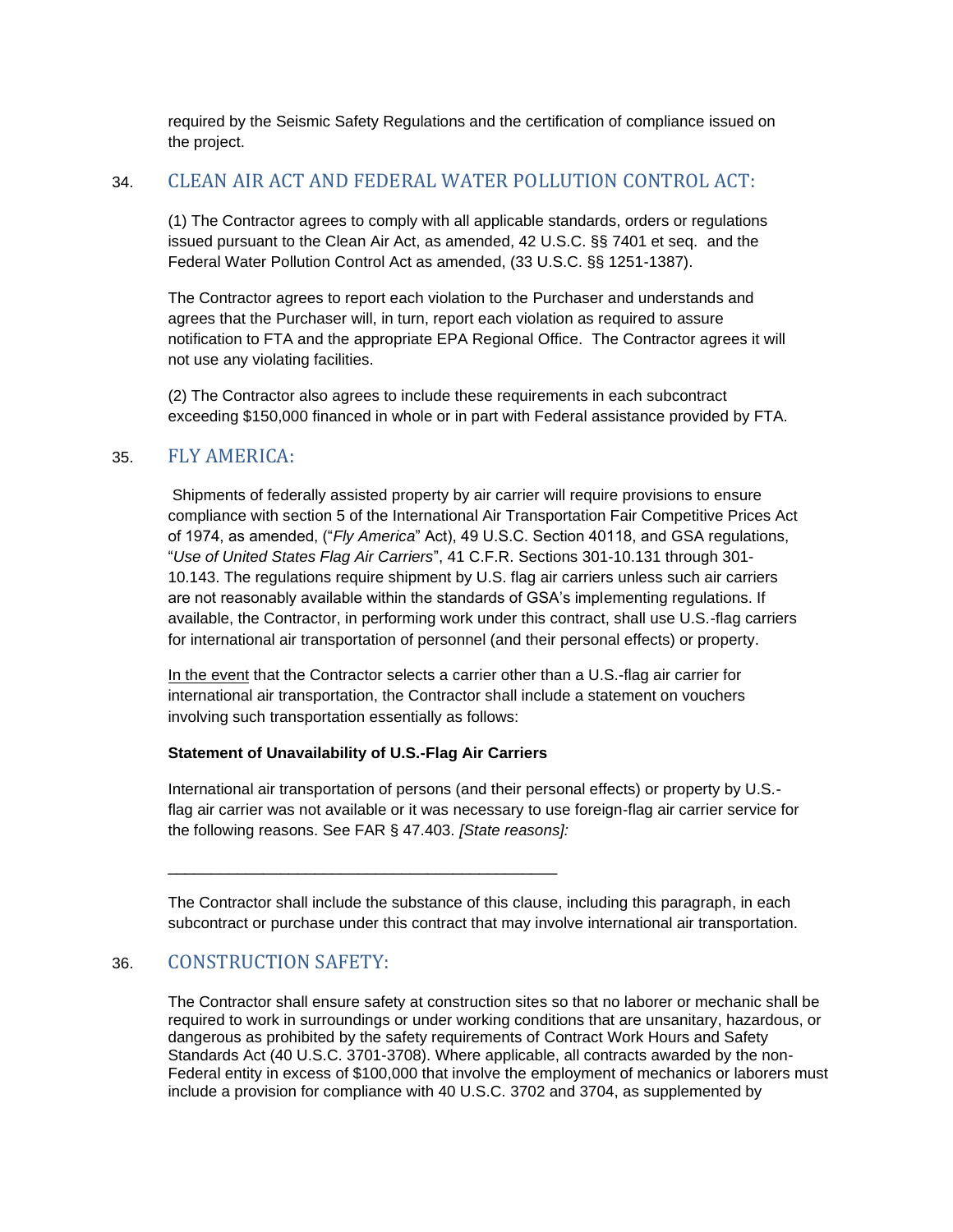Department of Labor regulations (29 CFR Part 5). Under 40 U.S.C. 3702 of the Act, each contractor must be required to compute the wages of every mechanic and laborer on the basis of a standard work week of 40 hours. Work in excess of the standard work week is permissible provided that the worker is compensated at a rate of not less than one and a half times the basic rate of pay for all hours worked in excess of 40 hours in the work week. The requirements of 40 U.S.C. 3704 are applicable to construction work and provide that no laborer or mechanic must be required to work in surroundings or under working conditions which are unsanitary, hazardous or dangerous. These requirements do not apply to the purchases of supplies or materials or articles ordinarily available on the open market, or contracts for transportation or transmission of intelligence.

#### **Contract Work Hours and Safety Standards for Awards Not Involving Construction**

The Contractor shall comply with all federal laws, regulations, and requirements providing wage and hour protections for non-construction employees, in accordance with 40 U.S.C. § 3702, Contract Work Hours and Safety Standards Act, and other relevant parts of that Act, 40 U.S.C. § 3701 *et seq*., and U.S. DOL regulations, "Labor Standards Provisions Applicable to Contracts Covering Federally Financed and Assisted Construction (also Labor Standards Provisions Applicable to Non-construction Contracts Subject to the Contract Work Hours and Safety Standards Act)," 29 C.F.R. part 5.

The Contractor shall maintain payrolls and basic payroll records during the course of the work and shall preserve them for a period of three (3) years from the completion of the contract for all laborers and mechanics, including guards and watchmen, working on the contract. Such records shall contain the name and address of each such employee, social security number, correct classifications, hourly rates of wages paid, daily and weekly number of hours worked, deductions made, and actual wages paid.

Such records maintained under this paragraph shall be made available by the Contractor for inspection, copying, or transcription by authorized representatives of the FTA and the Department of Labor, and the Contractor will permit such representatives to interview employees during working hours on the job.

The contractor shall require the inclusion of the language of this clause within subcontracts of all tiers.

### 37. VIOLATION AND BREACH OF CONTRACT:

MTA shall have the following rights in the event that the AGENCY deems the Contractor guilty of a breach of any term under the Contract.

1. The right to take over and complete the work or any part thereof as agency for and at the expense of the Contractor, either directly or through other contractors;

2. The right to cancel this Contract as to any or all of the work yet to be performed;

3. The right to specific performance, an injunction or any other appropriate equitable remedy; and

4. The right to money damages.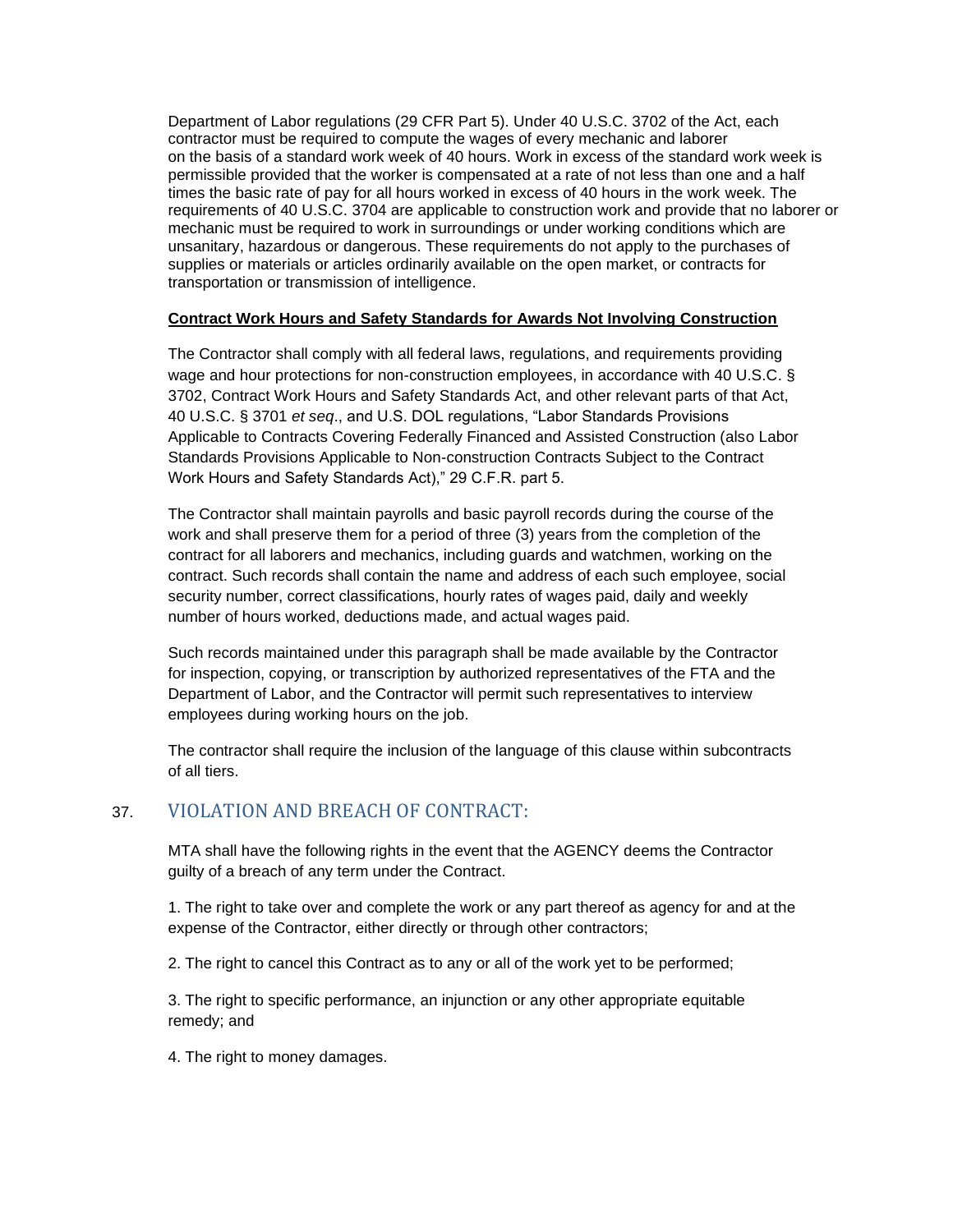# 38. NO OBLIGATION BY THE FEDERAL GOVERNMENT:

(1) The Purchaser and Contractor acknowledge and agree that, notwithstanding any concurrence by the Federal Government in or approval of the solicitation of award of the underlying Contract, absent the express written consent by the Federal Government, the Federal Government is not a party to this Contract and shall not be subject to any obligations or liabilities to the Purchaser, Contractor, or any other party (whether or not a party to that Contract) pertaining to any matter resulting to the underlying Contract.

(2) The Contractor agrees to include the above clause in each subcontract financed in whole or in part with Federal assistance provided by the FTA. It is further agreed that the clause shall not be modified, except to identify the subcontractor who will subject to its provisions.

# 39. INCORPORATION OF FEDERAL TRANSIT ADMINISTRATION (FTA) TERMS:

The preceding provisions include, in part, certain Standard Terms and Conditions required by DOT, whether or not expressly set forth in the preceding Contract provisions. All contractual provisions required by DOT, as set forth in FTA Circular 4220.1F, dated November 1, 2008 are hereby incorporated by reference. Anything to the contrary herein notwithstanding, all FTA mandated terms shall be deemed to control in the event of a conflict with other provisions contained in this Agreement. The Contractor shall not perform any act, fail to perform any act, or refuse to comply with any MTA requests which would cause MTA to be in violation of the FTA terms and conditions.

### *Federal Changes*

Contractor shall at all times comply with all applicable FTA regulations, policies, procedures and directives, including without limitation those listed directly or by reference in the Agreement (Form FTA MA (2) dated October, 1995) between Purchaser and FTA, as they may be amended or promulgated from time to time during the term of this contract. Contractor's failure to so comply shall constitute a material breach of this Contract.

### 40. METRIC SYSTEM REQUIREMENTS:

As required by U.S. DOT or FTA, the MTA agrees to use the metric system of measurement in its Project activities, as may be required by 15 U.S.C. §§ 205a et seq.; Executive Order No. 12770, "Metric Usage in Federal Government Programs," 15 U.S.C. § 205a note; and other regulations, guidelines, and policies issued by U.S. DOT or FTA. To the extent practicable and feasible, the MTA agrees to accept products and services with dimensions expressed in the metric system of measurement.

# 41. RIGHTS TO INVENTIONS MADE UNDER A CONTRACT OR AGREEMENT:

If the Federal award meets the definition of "funding agreement" under 37 CFR §401.2 (a) and the recipient or subrecipient wishes to enter into a contract with a small business firm or nonprofit organization regarding the substitution of parties, assignment or performance of experimental, developmental, or research work under that "funding agreement," the recipient or subrecipient must comply with the requirements of 37 CFR Part 401, "Rights to Inventions Made by Nonprofit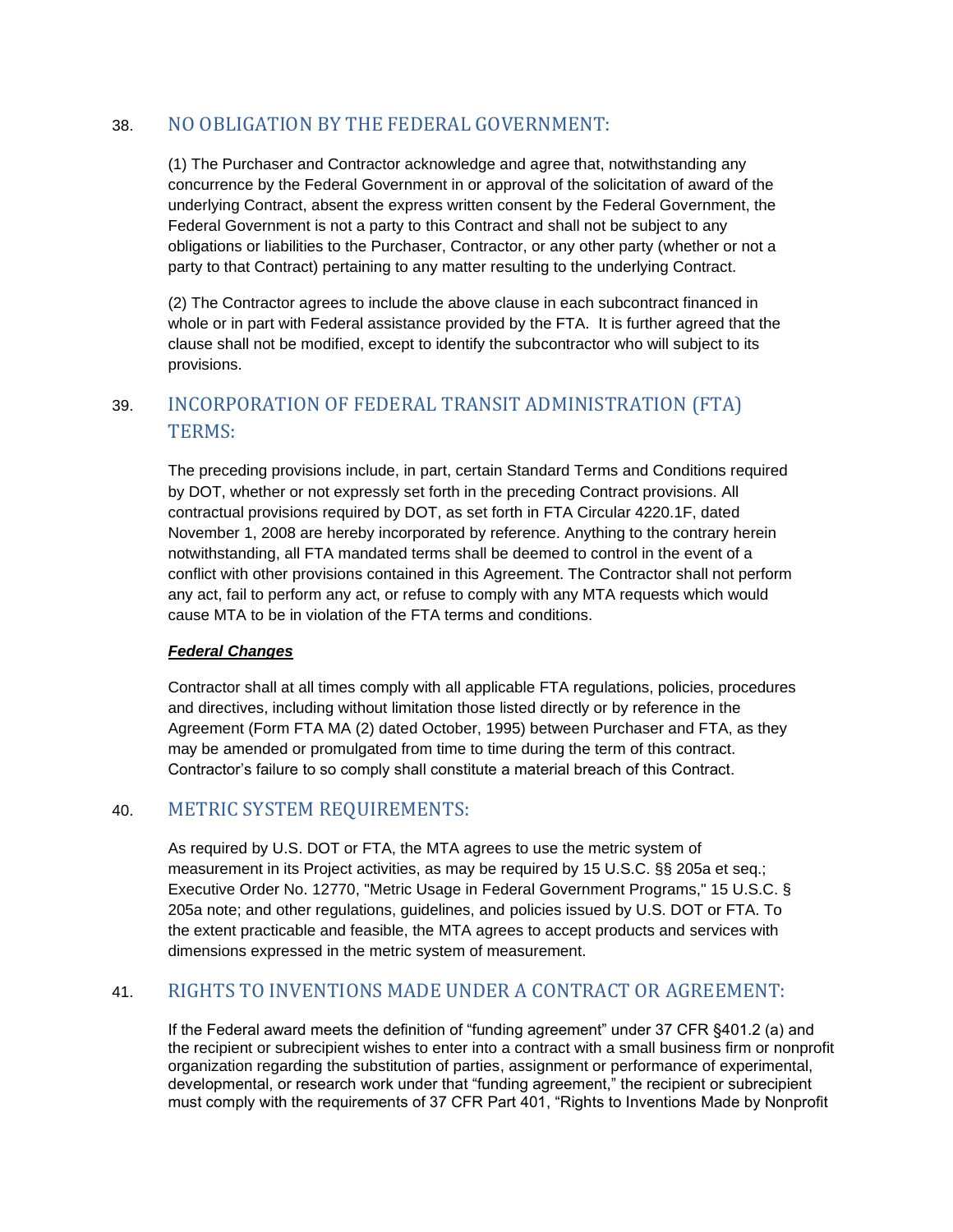Organizations and Small Business Firms Under Government Grants, Contracts and Cooperative Agreements," and any implementing regulations issued by the awarding agency.

### 42. VETERANS PREFERENCE

If the Federal award meets the definition of "funding agreement" under 37 CFR §401.2 (a) and the recipient or subrecipient wishes to enter into a contract with a small business firm or nonprofit organization regarding the substitution of parties, assignment or performance of experimental, developmental, or research work under that "funding agreement," the recipient or subrecipient must comply with the requirements of 37 CFR Part 401, "Rights to Inventions Made by Nonprofit Organizations and Small Business Firms Under Government Grants, Contracts and Cooperative Agreements," and any implementing regulations issued by the awarding agency.

### 43. PUBLIC TRANSPORTATION EMPLOYEE PROTECTIVE ARRANGEMENTS

If the Federal award meets the definition of "funding agreement" under 37 CFR §401.2 (a) and the recipient or subrecipient wishes to enter into a contract with a small business firm or nonprofit organization regarding the substitution of parties, assignment or performance of experimental, developmental, or research work under that "funding agreement," the recipient or subrecipient must comply with the requirements of 37 CFR Part 401, "Rights to Inventions Made by Nonprofit Organizations and Small Business Firms Under Government Grants, Contracts and Cooperative Agreements," and any implementing regulations issued by the awarding agency.

### 44. RECYCLED PRODUCTS

The Contractor agrees to provide a preference for those products and services that conserve natural resources, protect the environment, and are energy efficient by complying with and facilitating compliance with Section 6002 of the Resource Conservation and Recovery Act, as amended, 42 U.S.C. § 6962, and U.S. Environmental Protection Agency (U.S. EPA), "Comprehensive Procurement Guideline for Products Containing Recovered Materials," 40 C.F.R. part 247.

# 45. PROHIBITION ON CERTAIN TELECOMMUNICATIONS AND VIDEO SURVEILLANCE SERVICES OR EQUIPMENT

a. Recipients and subrecipients are prohibited from obligating or expending loan or grant funds to:

- 1. Procure or obtain;
- 2. Extend or renew a contract to procure or obtain; or

3. Enter into a contract (or extend or renew a contract) to procure or obtain equipment, services, Or systems that users covered telecommunications equipment or services as a substantial or essential component of any system, or as critical technology as part of any system. As described in Public Law115232, section 889, covered telecommunications equipment is telecommunications equipment produced by Huawei Technologies Company or ZTE Corporation (or any subsidiary or affiliate of such entities).

I. For the purpose of public safety, security of government facilities, physical security surveillance of